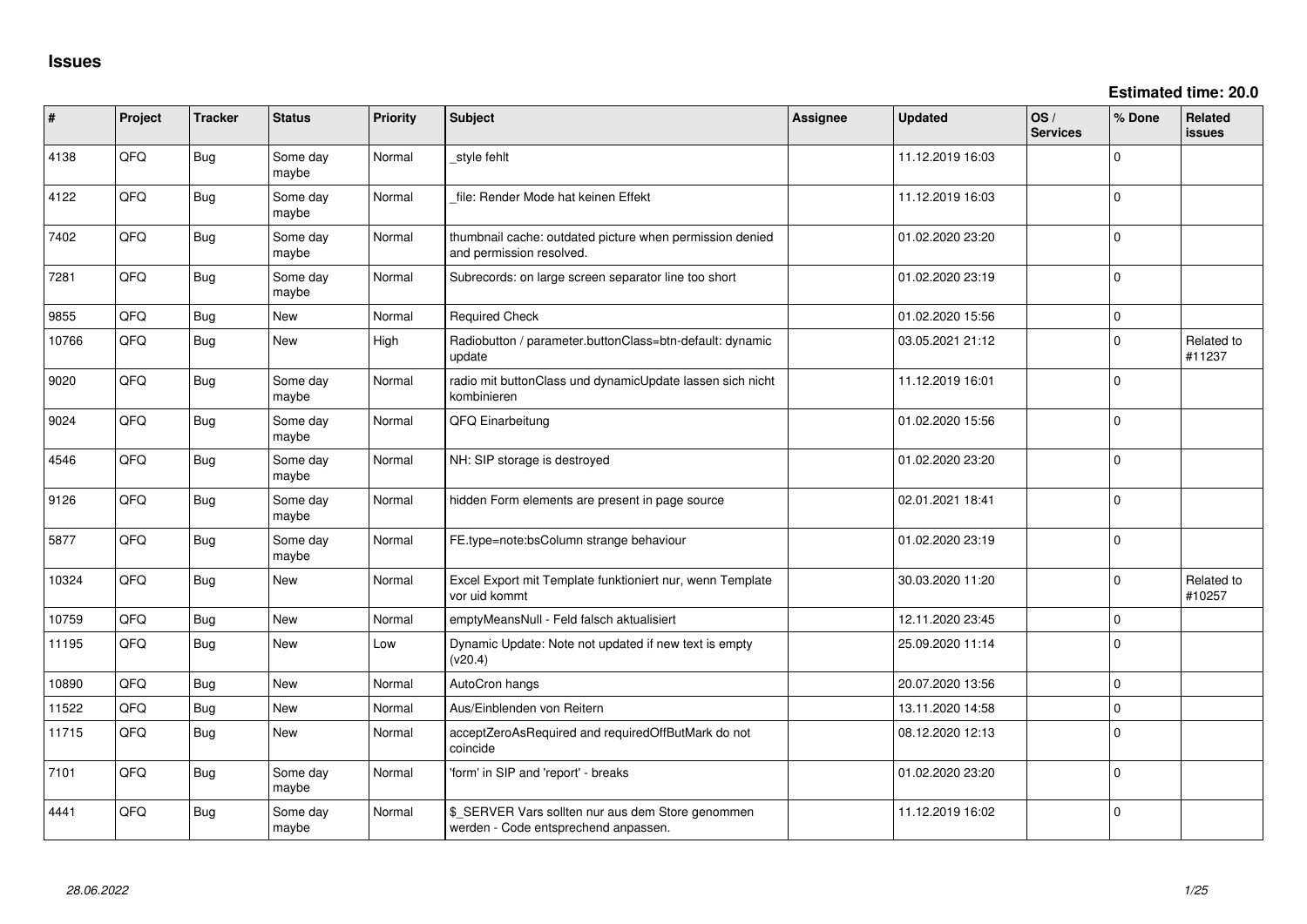| $\vert$ # | Project | <b>Tracker</b> | <b>Status</b>     | <b>Priority</b> | <b>Subject</b>                                                                      | Assignee | <b>Updated</b>   | OS/<br><b>Services</b> | % Done      | Related<br><b>issues</b>                    |
|-----------|---------|----------------|-------------------|-----------------|-------------------------------------------------------------------------------------|----------|------------------|------------------------|-------------|---------------------------------------------|
| 5342      | QFQ     | Feature        | Some day<br>maybe | Normal          | link - with HTML Attributes                                                         |          | 01.02.2020 23:20 |                        | $\Omega$    | Related to<br>#14077                        |
| 11850     | QFQ     | Feature        | New               | Urgent          | Wizard Form: basierend auf einer Tabelle eine Form<br>anlegen.                      |          | 03.05.2021 21:12 |                        | $\mathbf 0$ | Blocked by<br>#8082                         |
| 6704      | QFQ     | Feature        | Some day<br>maybe | Normal          | Upload Mode: Bilder in Notizen rechts sollen aktuellen<br>Upload repräsentieren.    |          | 01.02.2020 23:19 |                        | $\Omega$    | Related to<br>#3264                         |
| 5805      | QFQ     | Feature        | Some day<br>maybe | Normal          | TypeAHead SQL value instead of key stored                                           |          | 01.02.2020 23:19 |                        | $\mathbf 0$ | Related to<br>#5444                         |
| 5895      | QFQ     | Feature        | Some day<br>maybe | Normal          | Tutorial: List of all QFQ Features                                                  |          | 01.02.2020 23:19 |                        | $\mathbf 0$ |                                             |
| 5452      | QFQ     | Feature        | Some day<br>maybe | Normal          | Thumbnails from PDF: bad quality                                                    |          | 01.02.2020 23:20 |                        | $\Omega$    |                                             |
| 8056      | QFQ     | Feature        | Some day<br>maybe | Normal          | Termin Organisation (Reservation)                                                   |          | 01.02.2020 23:19 |                        | $\Omega$    | Related to<br>#8658                         |
| 4816      | QFQ     | Feature        | Some day<br>maybe | Normal          | Templates for QFQ Reports (Tables, Radios, )                                        |          | 01.02.2020 23:20 |                        | 0           |                                             |
| 10345     | QFQ     | Feature        | <b>New</b>        | Normal          | Templates - Patterns QFQ Style                                                      |          | 03.05.2021 21:01 |                        | $\mathbf 0$ | Related to<br>#10713                        |
| 4445      | QFQ     | Feature        | Some day<br>maybe | Normal          | template group: Option to simulate fieldset                                         |          | 28.06.2021 14:11 |                        | $\mathbf 0$ |                                             |
| 10114     | QFQ     | Feature        | <b>New</b>        | High            | Symbol (Link): 'G:' (Glyphicon) replaced by 'i:' (icon)                             |          | 07.12.2021 17:19 |                        | $\mathbf 0$ | Related to<br>#3797,<br>Related to<br>#4194 |
| 12135     | QFQ     | Feature        | <b>New</b>        | Normal          | Subrecord: Notiz                                                                    |          | 24.04.2021 16:58 |                        | $\Omega$    |                                             |
| 4442      | QFQ     | Feature        | Some day<br>maybe | Normal          | Special Column Name: _link - new symbol G (Glyph) to<br>choose any available symbol |          | 11.12.2019 16:02 |                        | $\Omega$    |                                             |
| 4551      | QFQ     | Feature        | Some day<br>maybe | Normal          | Set 'pills' via dynamicUpdate to show/hide/disabled                                 |          | 01.02.2020 23:20 |                        | $\Omega$    | Related to<br>#3752                         |
| 880       | QFQ     | Feature        | Some day<br>maybe | Urgent          | Security: PHP, SQL Injection, XSS                                                   |          | 03.05.2021 21:14 |                        | $\mathbf 0$ | Related to<br>#14320                        |
| 7921      | QFQ     | Feature        | Some day<br>maybe | Normal          | Rest API Export: URL kuerzer machen                                                 |          | 01.02.2020 23:19 |                        | $\mathbf 0$ |                                             |
| 5129      | QFQ     | Feature        | Some day<br>maybe | Normal          | Reports: SQL fuer x Achse und y Achse                                               |          | 11.12.2019 16:02 |                        | $\Omega$    |                                             |
| 4435      | QFQ     | Feature        | Some day<br>maybe | Normal          | Report: striptags - specify allowed tags                                            |          | 01.02.2020 23:20 |                        | $\Omega$    |                                             |
| 11534     | QFQ     | Feature        | <b>New</b>        | Normal          | Report: Action on selected rows - Table batchprocessing<br>feature                  |          | 18.11.2020 08:15 |                        | $\mathbf 0$ |                                             |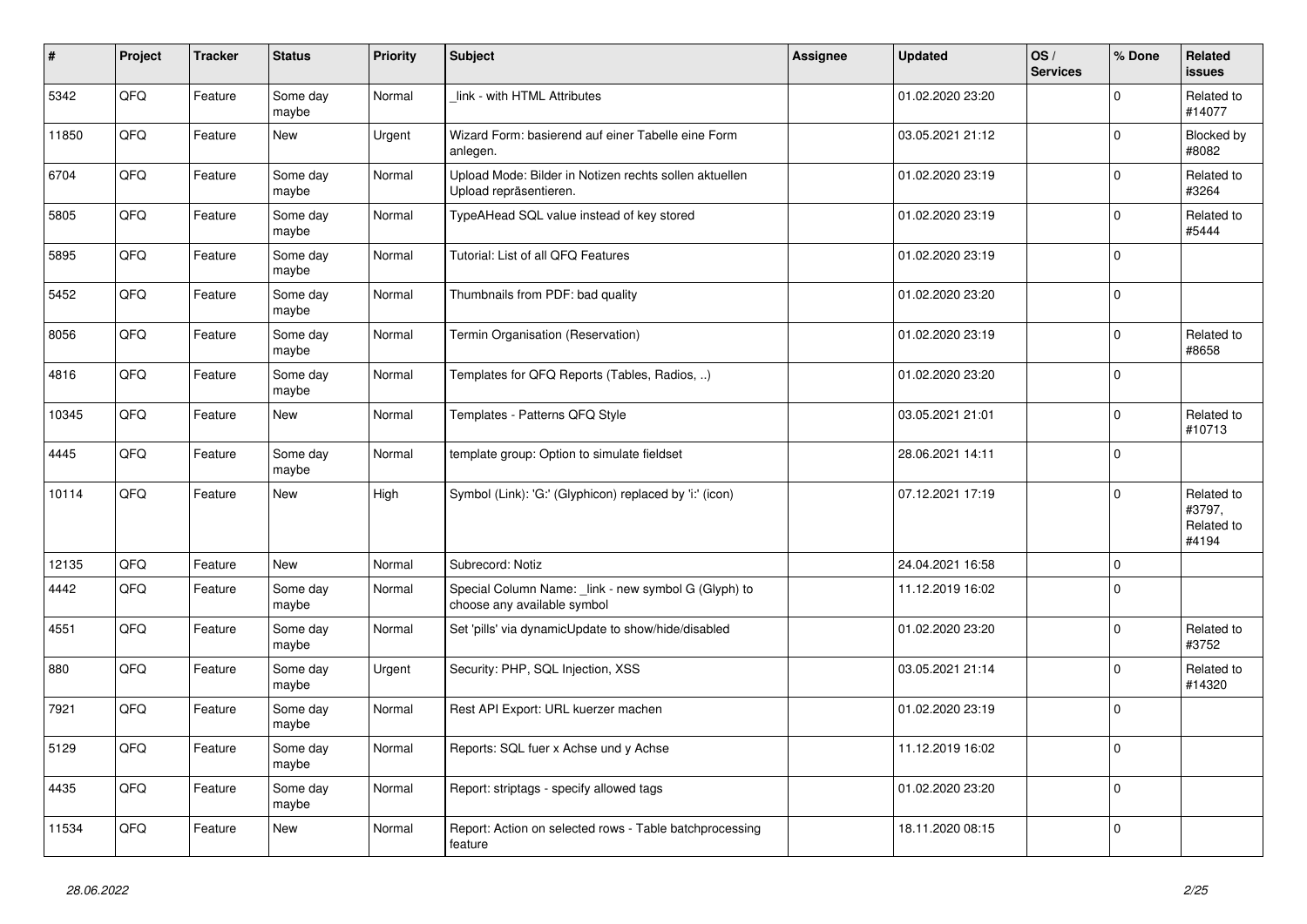| $\sharp$ | Project | <b>Tracker</b> | <b>Status</b>     | <b>Priority</b> | <b>Subject</b>                                                                                              | Assignee | Updated          | OS/<br><b>Services</b> | % Done       | Related<br><b>issues</b> |
|----------|---------|----------------|-------------------|-----------------|-------------------------------------------------------------------------------------------------------------|----------|------------------|------------------------|--------------|--------------------------|
| 4640     | QFQ     | Feature        | Some day<br>maybe | Normal          | Rename System Forms                                                                                         |          | 01.02.2020 23:20 |                        | $\Omega$     |                          |
| 1623     | QFQ     | Feature        | Some day<br>maybe | Normal          | RealURL                                                                                                     |          | 11.12.2019 16:03 |                        | 30           |                          |
| 5851     | QFQ     | Feature        | Some day<br>maybe | Normal          | Queue System implementieren: MQTT, RabbitMQ                                                                 |          | 01.02.2020 23:20 |                        | $\Omega$     | Related to<br>#5715      |
| 7108     | QFQ     | Feature        | Some day<br>maybe | Normal          | QFQ Wrap Elements                                                                                           |          | 11.12.2019 16:01 |                        | $\mathbf 0$  |                          |
| 5892     | QFQ     | Feature        | Some day<br>maybe | Normal          | QFQ should use T3 API to manipulate FE GROUP<br>membership                                                  |          | 01.02.2020 23:20 |                        | $\mathbf 0$  |                          |
| 5160     | QFQ     | Feature        | Some day<br>maybe | Normal          | QFQ collaborative / together.js, ShareJS, y-js, collaborative,                                              |          | 11.12.2019 16:02 |                        | $\Omega$     |                          |
| 1234     | QFQ     | Feature        | Some day<br>maybe | Normal          | QF: Record numbering: Im Grid soll in Spalte 1optional die<br>laufende Nummer der Records angezeigt werden. |          | 01.02.2020 23:20 |                        | $\Omega$     |                          |
| 955      | QFQ     | Feature        | Some day<br>maybe | Normal          | QF: Notizen vor/nach dem Form                                                                               |          | 01.02.2020 23:20 |                        | $\mathbf 0$  |                          |
| 1251     | QFQ     | Feature        | Some day<br>maybe | Normal          | QF: Combo                                                                                                   |          | 11.12.2019 16:03 |                        | $\mathbf 0$  |                          |
| 1253     | QFQ     | Feature        | Some day<br>maybe | Normal          | QF: Colorpicker                                                                                             |          | 11.12.2019 16:03 |                        | $\mathbf{0}$ |                          |
| 3495     | QFQ     | Feature        | Some day<br>maybe | Normal          | Predifined Parameter werden nicht in '+' (add new record)<br>SIP gerendert.                                 |          | 11.12.2019 16:02 |                        | l 0          |                          |
| 10384    | QFQ     | Feature        | New               | Normal          | Parameter Exchange QFQ Instances                                                                            |          | 07.05.2020 09:38 |                        | $\mathbf 0$  |                          |
| 7229     | QFQ     | Feature        | Some day<br>maybe | Normal          | New FormElement.type: Button                                                                                |          | 01.02.2021 12:32 |                        | $\Omega$     |                          |
| 4446     | QFQ     | Feature        | Some day<br>maybe | Normal          | New FE get same feldContainerId as last modifed FE                                                          |          | 01.02.2020 23:20 |                        | $\mathbf 0$  |                          |
| 6084     | QFQ     | Feature        | Some day<br>maybe | Normal          | New escape type: 'D' - convert date                                                                         |          | 01.02.2020 23:19 |                        | l 0          |                          |
| 3646     | QFQ     | Feature        | Some day<br>maybe | Normal          | Moeglichkeit HTML Tags in Reports auszugeben (zu<br>enkodieren: htmlspecialchars)                           |          | 11.12.2019 16:02 |                        | $\Omega$     | Related to<br>#14320     |
| 4626     | QFQ     | Feature        | Some day<br>maybe | Normal          | Mobile View: 'classBody=qfq-form-right' makes no sense                                                      |          | 01.02.2020 23:20 |                        | l 0          |                          |
| 4027     | QFQ     | Feature        | Some day<br>maybe | Normal          | Missing: orange 'check' / 'bullet'                                                                          |          | 11.12.2019 16:03 |                        | $\mathbf 0$  |                          |
| 12039    | QFQ     | Feature        | New               | Normal          | Missing htmlSpecialChar() in pre processing on form submit                                                  |          | 18.02.2021 00:09 |                        | $\mathbf 0$  | Related to<br>#14320     |
| 7104     | QFQ     | Feature        | Some day<br>maybe | Normal          | Manual: hint about escaping if '\r' appears in mail body                                                    |          | 11.12.2019 16:01 |                        | 0            |                          |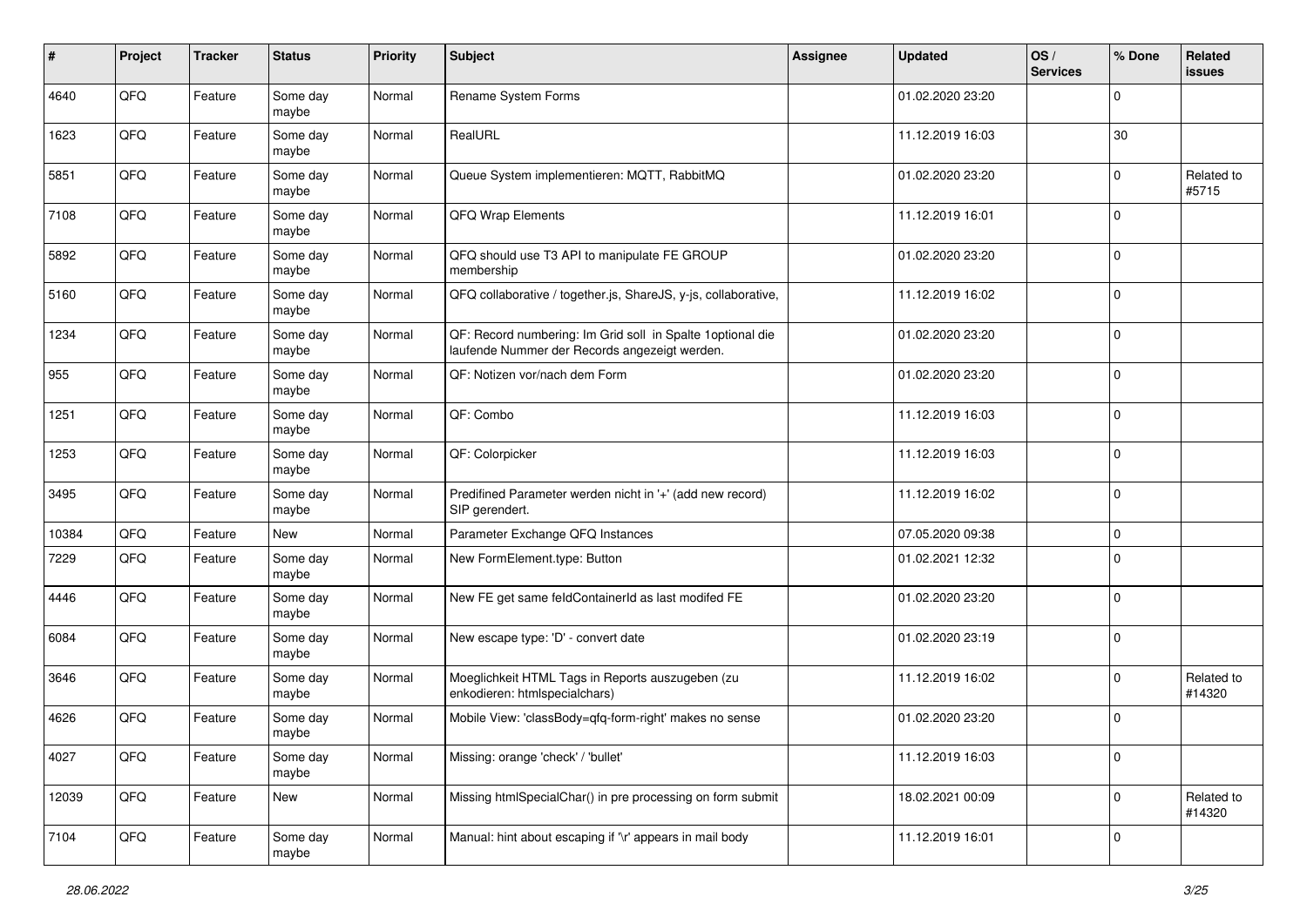| #     | Project | <b>Tracker</b> | <b>Status</b>     | <b>Priority</b> | Subject                                                                                                                                                  | <b>Assignee</b> | <b>Updated</b>   | OS/<br><b>Services</b> | % Done      | Related<br><b>issues</b>                    |
|-------|---------|----------------|-------------------|-----------------|----------------------------------------------------------------------------------------------------------------------------------------------------------|-----------------|------------------|------------------------|-------------|---------------------------------------------|
| 4440  | QFQ     | Feature        | Some day<br>maybe | Normal          | Manual.rst: explain how to. expand PHP Session to 4h                                                                                                     |                 | 11.12.2019 16:02 |                        | $\Omega$    |                                             |
| 5455  | QFQ     | Feature        | Some day<br>maybe | Normal          | Mail Redirects grld abhaengig                                                                                                                            |                 | 01.02.2020 23:20 |                        | 0           |                                             |
| 4974  | QFQ     | Feature        | Some day<br>maybe | Normal          | Long polling - inform all listening clients of changes                                                                                                   |                 | 11.12.2019 16:02 |                        | $\mathbf 0$ |                                             |
| 4439  | QFQ     | Feature        | Some day<br>maybe | Normal          | Log: report all actions fired by an FE Element, incl. the<br>original directive (slaveld, sqllnsert, )                                                   |                 | 01.02.2020 23:20 |                        | $\mathbf 0$ | Related to<br>#4432,<br>Related to<br>#5458 |
| 4433  | QFQ     | Feature        | Some day<br>maybe | Normal          | Log when SIP will be destroyed by QFQ for any (security)<br>reason                                                                                       |                 | 01.02.2020 23:20 |                        | $\mathbf 0$ | Related to<br>#4432,<br>Related to<br>#5458 |
| 3617  | QFQ     | Feature        | Some day<br>maybe | Normal          | Load javascripts at bottom                                                                                                                               |                 | 11.12.2019 16:02 |                        | $\mathbf 0$ |                                             |
| 1510  | QFQ     | Feature        | Some day<br>maybe | Normal          | jquery von google laden, falls das nicht geht lokal                                                                                                      |                 | 11.12.2019 16:03 |                        | 0           |                                             |
| 2950  | QFQ     | Feature        | Some day<br>maybe | Normal          | Inhalt QFQ Records als File                                                                                                                              |                 | 11.12.2019 16:03 |                        | $\mathbf 0$ |                                             |
| 6515  | QFQ     | Feature        | Some day<br>maybe | Normal          | Formular: Felder dynamisch ein/ausblenden                                                                                                                |                 | 11.12.2019 16:02 |                        | $\mathbf 0$ |                                             |
| 7278  | QFQ     | Feature        | Some day<br>maybe | Normal          | Form: Wert vordefinieren der immer gesetzt wird                                                                                                          |                 | 02.05.2021 09:27 |                        | $\mathbf 0$ |                                             |
| 12156 | QFQ     | Feature        | New               | Normal          | Form: Optional disable 'leave page'                                                                                                                      |                 | 03.05.2021 20:45 |                        | $\mathbf 0$ |                                             |
| 4443  | QFQ     | Feature        | Some day<br>maybe | Normal          | Form: multiple secondary tables                                                                                                                          |                 | 01.02.2020 23:20 |                        | $\mathbf 0$ |                                             |
| 11716 | QFQ     | Feature        | <b>New</b>        | Normal          | Form an beliebiger Stelle im Report anzeigen                                                                                                             |                 | 09.12.2020 09:47 |                        | $\mathbf 0$ |                                             |
| 10763 | QFQ     | Feature        | New               | Normal          | form accessed and submitted despite logout?                                                                                                              |                 | 16.06.2020 11:43 |                        | $\mathbf 0$ |                                             |
| 3878  | QFQ     | Feature        | Some day<br>maybe | Normal          | Form 'FormElement': Spalte 'name' typeAhead mit<br>Spaltennamen der Primarytable.                                                                        |                 | 11.12.2019 16:03 |                        | $\mathbf 0$ |                                             |
| 3879  | QFQ     | Feature        | Some day<br>maybe | Normal          | Form 'FormElement': Beim Feld 'name' rechts in der Notiz<br>einen Link einblenden - a) aktuelle Definition anzeigen, b)<br>Spalte in der Tabelle anlegen |                 | 11.12.2019 16:03 |                        | 0           |                                             |
| 3880  | QFQ     | Feature        | Some day<br>maybe | Normal          | Form 'Form': anlegen einer Tabelle                                                                                                                       |                 | 14.01.2021 10:12 |                        | 0           |                                             |
| 5923  | QFQ     | Feature        | Some day<br>maybe | Normal          | fillStoreSystemBySqlLate                                                                                                                                 |                 | 01.02.2020 23:19 |                        | 0           |                                             |
| 4444  | QFQ     | Feature        | Some day<br>maybe | Normal          | FE.type=upload: detect mime type                                                                                                                         |                 | 11.12.2019 16:02 |                        | 0           | Related to<br>#4303                         |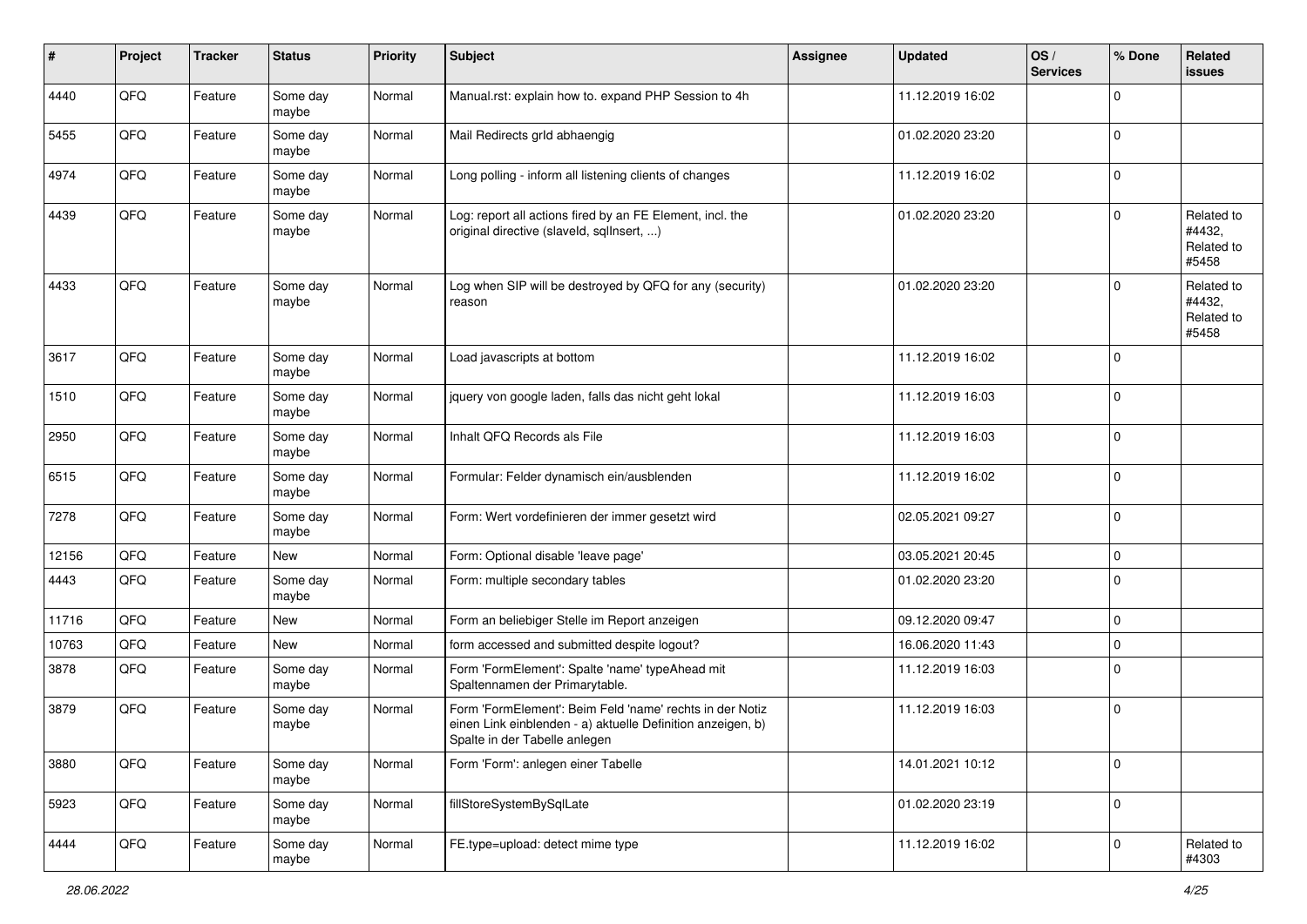| #     | Project | <b>Tracker</b> | <b>Status</b>     | <b>Priority</b> | Subject                                                                                                                                                       | <b>Assignee</b> | <b>Updated</b>   | OS/<br><b>Services</b> | % Done         | Related<br>issues    |
|-------|---------|----------------|-------------------|-----------------|---------------------------------------------------------------------------------------------------------------------------------------------------------------|-----------------|------------------|------------------------|----------------|----------------------|
| 4536  | QFQ     | Feature        | Some day<br>maybe | Normal          | FE upload: problem with delete if mutliple uploads an<br>FE.name="                                                                                            |                 | 01.02.2020 23:20 |                        | $\Omega$       |                      |
| 10874 | QFQ     | Feature        | New               | Normal          | Erstellen eines Foreign Keys in der Tabelle "FormElement"                                                                                                     |                 | 13.07.2020 10:11 |                        | $\mathbf 0$    |                      |
| 5893  | QFQ     | Feature        | Some day<br>maybe | Normal          | Edit on double-click                                                                                                                                          |                 | 01.02.2020 23:19 |                        | $\Omega$       | Related to<br>#5894  |
| 6083  | QFQ     | Feature        | Some day<br>maybe | Normal          | Dynamic Update: Value Check via SQL                                                                                                                           |                 | 11.12.2019 16:02 |                        | $\Omega$       |                      |
| 7100  | QFQ     | Feature        | Some day<br>maybe | Normal          | Download: log access, max downloads, time limit                                                                                                               |                 | 01.02.2020 23:19 |                        | $\Omega$       |                      |
| 5850  | QFQ     | Feature        | Some day<br>maybe | Normal          | Deployment: In QFQ Doc best practice fuer zeitgemaesses<br>Deployment beschreiben                                                                             |                 | 01.02.2020 23:20 |                        | $\Omega$       |                      |
| 4627  | QFQ     | Feature        | Some day<br>maybe | Normal          | dbupdate: all tables - check 'create', 'modified' if it is possible<br>to change to default 'CURRENT_TIMESTAMP' and modified<br>'ON UPDATE CURRENT_TIMESTAMP' |                 | 01.02.2020 23:20 |                        | $\mathbf 0$    |                      |
| 6992  | QFQ     | Feature        | Some day<br>maybe | Normal          | DB exception: Syntax Highlight                                                                                                                                |                 | 11.12.2019 16:01 |                        | $\Omega$       | Related to<br>#5450  |
| 4719  | QFQ     | Feature        | Some day<br>maybe | Normal          | Custom Message in Client in case of 'Browser tab close,<br>modification will be lost'                                                                         |                 | 01.02.2020 23:20 |                        | $\mathbf 0$    |                      |
| 10738 | QFQ     | Feature        | Some day<br>maybe | Normal          | CORS headers for external API requests                                                                                                                        |                 | 10.06.2020 14:00 |                        | $\Omega$       |                      |
| 9853  | QFQ     | Feature        | New               | Normal          | Check das SQL / QFQ / Mail Logfile geschrieben wird                                                                                                           |                 | 09.01.2020 11:15 |                        | $\mathbf 0$    |                      |
| 5783  | QFQ     | Feature        | Some day<br>maybe | Normal          | <b>BPMN View/Edit</b>                                                                                                                                         |                 | 11.12.2019 16:02 |                        | $\Omega$       |                      |
| 4194  | QFQ     | Feature        | In Progress       | Normal          | Bootstrap 4 ist jetzt offiziel                                                                                                                                |                 | 03.05.2021 20:47 |                        | $\Omega$       | Related to<br>#10114 |
| 6288  | QFQ     | Feature        | Some day<br>maybe | Normal          | Best Practice: Erklaeren wie man ein Formular ganz in<br>'weiss' erstellen kann                                                                               |                 | 11.12.2019 16:02 |                        | $\Omega$       |                      |
| 7105  | QFQ     | Feature        | Some day<br>maybe | Normal          | Beispiel wie man in einer zweiten Tabelle speichert.                                                                                                          |                 | 11.12.2019 16:01 |                        | $\mathbf 0$    |                      |
| 7106  | QFQ     | Feature        | Some day<br>maybe | Normal          | Beispiel Nummerierung von Rows in Report                                                                                                                      |                 | 11.12.2019 16:01 |                        | $\Omega$       |                      |
| 6299  | QFQ     | Feature        | Some day<br>maybe | Normal          | Attack detection: log table with invalid SIP access                                                                                                           |                 | 11.12.2019 16:02 |                        | $\Omega$       | Related to<br>#3947  |
| 11535 | QFQ     | Feature        | New               | Normal          | Ability to create SQL columns in frontend QFQ forms                                                                                                           |                 | 17.11.2020 12:11 |                        | $\mathbf 0$    |                      |
| 12038 | QFQ     | Feature        | New               | Normal          | a) STORE VAR: filenameOnlyStripUniq, b) SP:<br>QSTRIPUNIQ()                                                                                                   |                 | 17.02.2021 23:55 |                        | $\mathbf 0$    |                      |
| 3567  | QFQ     | Feature        | Some day<br>maybe | Low             | 'Save', 'Close', 'New' als FormElement                                                                                                                        |                 | 11.12.2019 16:02 |                        | 0              |                      |
| 14185 | QFQ     | Feature        | New               | Normal          | External/Autocron.php - better suitable directory                                                                                                             | Support: System | 28.05.2022 11:03 |                        | $\overline{0}$ |                      |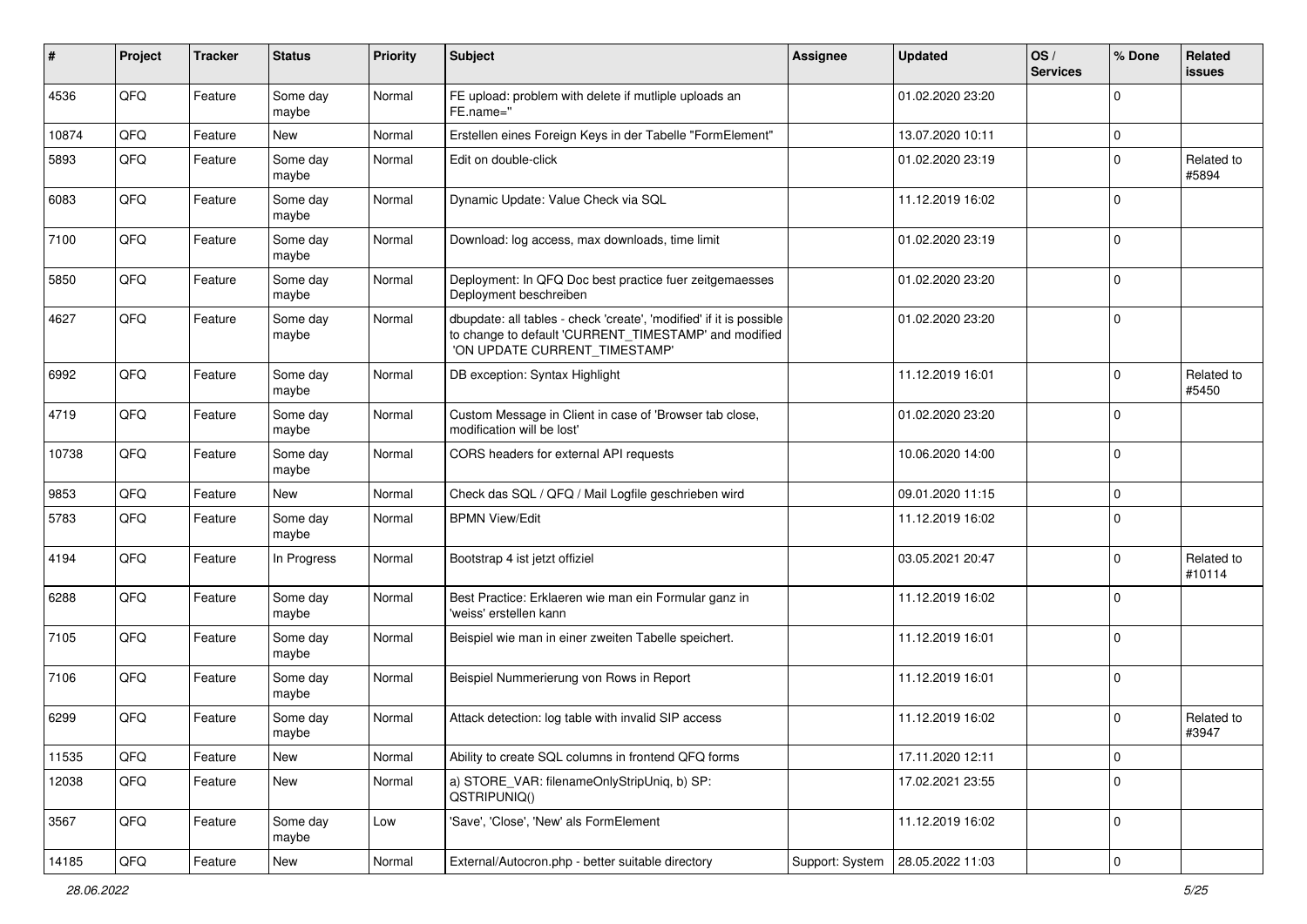| ∦     | Project | <b>Tracker</b> | <b>Status</b>     | <b>Priority</b> | <b>Subject</b>                                                                                                                                           | Assignee      | <b>Updated</b>   | OS/<br><b>Services</b> | % Done      | Related<br><b>issues</b> |
|-------|---------|----------------|-------------------|-----------------|----------------------------------------------------------------------------------------------------------------------------------------------------------|---------------|------------------|------------------------|-------------|--------------------------|
| 4457  | QFQ     | Bug            | Priorize          | Normal          | typeahead: pressing return to select an item, saves the form<br>and closes the form.                                                                     | Benjamin Baer | 03.01.2022 08:01 |                        | $\Omega$    | Related to<br>#4398      |
| 4398  | QFQ     | Bug            | Some day<br>maybe | Normal          | Typeahead: mouse click in a prefilled input opens a single<br>item dropdown with the current value - click on it seems to<br>set the value, not the key. | Benjamin Baer | 01.02.2020 23:20 |                        | $\Omega$    | Related to<br>#4457      |
| 4454  | QFQ     | Bug            | Some day<br>maybe | Normal          | Required Elements: multiple elements in a row - whole row<br>marked if only one input is empty.                                                          | Benjamin Baer | 01.02.2020 23:20 |                        | $\Omega$    |                          |
| 9535  | QFQ     | <b>Bug</b>     | Feedback          | Normal          | Report:  AS ' vertical' - column to wide - vertical >> rot45,<br>rot <sub>90</sub>                                                                       | Benjamin Baer | 01.02.2020 15:56 |                        | $\Omega$    |                          |
| 11237 | QFQ     | <b>Bug</b>     | <b>New</b>        | High            | Radiobutton / parameter.buttonClass= btn-default - kein dirty   Benjamin Baer<br>Trigger                                                                 |               | 03.05.2021 21:12 |                        | $\Omega$    | Related to<br>#10766     |
| 13528 | QFQ     | Bug            | <b>New</b>        | Normal          | gfg.io > releases: es wird kein neues Release angelegt                                                                                                   | Benjamin Baer | 19.03.2022 17:46 |                        | $\mathbf 0$ |                          |
| 6140  | QFQ     | <b>Bug</b>     | Priorize          | Normal          | QFQ DnD Sort: Locked fields                                                                                                                              | Benjamin Baer | 21.03.2022 09:56 |                        | $\Omega$    |                          |
| 2063  | QFQ     | <b>Bug</b>     | Some day<br>maybe | Normal          | Pills auf 'inaktiv' setzen falls keine Element auf dem Pill<br>sichtbar sind.                                                                            | Benjamin Baer | 11.12.2019 16:03 |                        | $\Omega$    | Related to<br>#3752      |
| 6566  | QFQ     | Bug            | Priorize          | Normal          | Link Function 'delete': provided parameter missing on page<br>reload                                                                                     | Benjamin Baer | 03.01.2022 08:08 |                        | $\mathbf 0$ |                          |
| 9898  | QFQ     | <b>Bug</b>     | Feedback          | Normal          | Formular trotz Timeout gespeichert                                                                                                                       | Benjamin Baer | 01.02.2020 15:56 |                        | $\mathbf 0$ |                          |
| 2665  | QFQ     | <b>Bug</b>     | Priorize          | Normal          | Dynamic Update funktioniert nicht, wenn beim<br>entsprechenden FormElement eine size angegeben ist.                                                      | Benjamin Baer | 03.01.2022 08:12 |                        | 30          |                          |
| 11057 | QFQ     | Bug            | New               | High            | Checkboxes ohne span.checkmark im Report werden<br>ausgeblendet                                                                                          | Benjamin Baer | 03.05.2021 21:12 |                        | $\Omega$    | Related to<br>#11039     |
| 13647 | QFQ     | Bug            | New               | Normal          | Autofocus funktioniert nicht auf Chrome                                                                                                                  | Benjamin Baer | 19.03.2022 17:44 |                        | $\mathbf 0$ |                          |
| 6970  | QFQ     | Feature        | Some day<br>maybe | Normal          | tablesorter: default fuer 'sortReset' aendern von 'Ctrl' zu 'Alt'                                                                                        | Benjamin Baer | 01.02.2020 23:21 |                        | $\Omega$    |                          |
| 9130  | QFQ     | Feature        | Some day<br>maybe | Normal          | tablesorter: Automatic Row numbering / Zeilenummer                                                                                                       | Benjamin Baer | 01.02.2020 23:22 |                        | $\Omega$    |                          |
| 7730  | QFQ     | Feature        | Priorize          | Normal          | SELECT Box: title in between                                                                                                                             | Benjamin Baer | 01.02.2020 23:22 |                        | 0           |                          |
| 5366  | QFQ     | Feature        | Priorize          | Normal          | Saving with keyboard shortcuts                                                                                                                           | Benjamin Baer | 21.03.2022 09:47 |                        | $\mathbf 0$ |                          |
| 3692  | QFQ     | Feature        | Some day<br>maybe | Normal          | QFQ Webseite                                                                                                                                             | Benjamin Baer | 11.12.2019 16:02 |                        | $\mathbf 0$ | Related to<br>#5033      |
| 5389  | QFQ     | Feature        | Some day<br>maybe | Normal          | QFQ Design: Multline label / note                                                                                                                        | Benjamin Baer | 01.02.2020 23:19 |                        | $\Omega$    |                          |
| 9135  | QFQ     | Feature        | Priorize          | Normal          | Progress Bar generic / replace old hourglass download<br>popup                                                                                           | Benjamin Baer | 03.01.2022 07:43 |                        | $\mathbf 0$ |                          |
| 12556 | QFQ     | Feature        | <b>New</b>        | Normal          | Pills Title: colored = static or dynamic on allrequiredgiven                                                                                             | Benjamin Baer | 19.03.2022 17:49 |                        | $\mathbf 0$ |                          |
| 7602  | QFQ     | Feature        | ToDo              | High            | Multi Select: with checkboxes                                                                                                                            | Benjamin Baer | 22.03.2022 09:07 |                        | $\Omega$    |                          |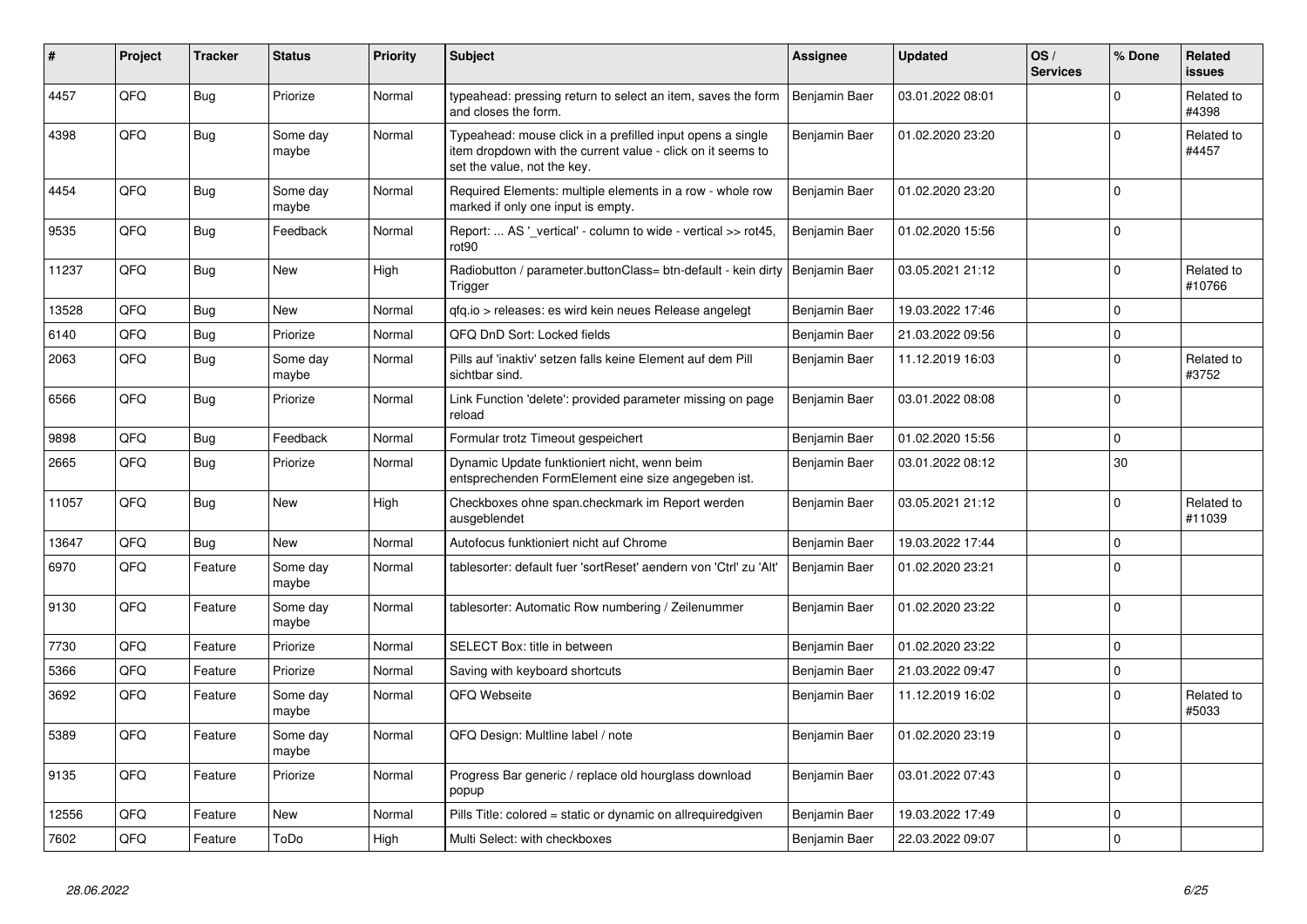| #     | Project | <b>Tracker</b> | <b>Status</b>     | <b>Priority</b> | Subject                                                                       | <b>Assignee</b> | <b>Updated</b>   | OS/<br><b>Services</b> | % Done         | Related<br><b>issues</b>                                               |
|-------|---------|----------------|-------------------|-----------------|-------------------------------------------------------------------------------|-----------------|------------------|------------------------|----------------|------------------------------------------------------------------------|
| 12490 | QFQ     | Feature        | New               | Normal          | Loading Plugins in QFQ - see what tinymce does. (lazy<br>loading)             | Benjamin Baer   | 08.06.2022 10:37 |                        | $\Omega$       | Related to<br>#12611,<br>Related to<br>#10013,<br>Related to<br>#7732  |
| 7732  | QFQ     | Feature        | Some day<br>maybe | Normal          | Javascript: Lazy Loading der add on libs                                      | Benjamin Baer   | 08.06.2022 10:38 |                        | $\Omega$       | Related to<br>#12611,<br>Related to<br>#12490,<br>Related to<br>#10013 |
| 7965  | QFQ     | Feature        | Priorize          | Normal          | Input type 'text' with visual format - currency                               | Benjamin Baer   | 03.01.2022 07:45 |                        | $\Omega$       |                                                                        |
| 9548  | QFQ     | Feature        | Feedback          | High            | FormElement: Pattern mismatch - optional report only on<br>focus lost         | Benjamin Baer   | 03.05.2021 21:14 |                        | $\Omega$       |                                                                        |
| 10003 | QFQ     | Feature        | Priorize          | Normal          | fieldset: stronger visualize group                                            | Benjamin Baer   | 12.02.2020 08:13 |                        | 0              |                                                                        |
| 3415  | QFQ     | Feature        | Some day<br>maybe | Normal          | FE Login Box Templatefile                                                     | Benjamin Baer   | 11.12.2019 16:02 |                        | 0              |                                                                        |
| 6801  | QFQ     | Feature        | Priorize          | Normal          | Fabric: Maximize / Fulllscreen                                                | Benjamin Baer   | 21.03.2022 09:56 |                        | 0              |                                                                        |
| 5024  | QFQ     | Feature        | Some day<br>maybe | Normal          | Fabric: Generate PDF with edits                                               | Benjamin Baer   | 01.02.2020 23:20 |                        | $\mathbf 0$    | Related to<br>#10704                                                   |
| 6972  | QFQ     | Feature        | Some day<br>maybe | Normal          | Fabric Clipboard / cross browser tab                                          | Benjamin Baer   | 01.02.2020 23:21 |                        | $\Omega$       |                                                                        |
| 6224  | QFQ     | Feature        | Priorize          | Normal          | Dynamic update: fade in/out fields                                            | Benjamin Baer   | 21.03.2022 09:50 |                        | 0              |                                                                        |
| 5562  | QFQ     | Feature        | Priorize          | Normal          | Drag'n'Drop fuer Uploads                                                      | Benjamin Baer   | 21.03.2022 09:52 |                        | $\Omega$       | Related to<br>#9706                                                    |
| 4420  | QFQ     | Feature        | Some day<br>maybe | Normal          | Client: Local Storage - store the changes of a form, local in<br>the browser. | Benjamin Baer   | 11.12.2019 16:02 |                        | $\overline{0}$ |                                                                        |
| 6870  | QFQ     | Feature        | Priorize          | Normal          | Click on '_link' triggers an API call                                         | Benjamin Baer   | 03.01.2022 08:25 |                        | 0              |                                                                        |
| 12476 | QFQ     | Feature        | New               | Normal          | clearMe: a) should trigger 'dirty', b) sticky on textarea resize              | Benjamin Baer   | 04.01.2022 08:40 |                        | $\mathbf 0$    | Related to<br>#9528                                                    |
| 8522  | QFQ     | Feature        | Some day<br>maybe | Normal          | build QFQ - npm warnings                                                      | Benjamin Baer   | 01.02.2020 23:19 |                        | 50             |                                                                        |
| 2643  | QFQ     | Bug            | Some day<br>maybe | Normal          | Zend / PHP Webinars anschauen                                                 | Carsten Rose    | 01.02.2020 15:56 |                        | $\Omega$       |                                                                        |
| 13659 | QFQ     | Bug            | <b>New</b>        | Normal          | wrong sanitize class applied to R-store                                       | Carsten Rose    | 15.01.2022 14:23 |                        | $\Omega$       |                                                                        |
| 13706 | QFQ     | Bug            | <b>New</b>        | Normal          | Wrong CheckType in FieldElement LastStatus of Form Cron                       | Carsten Rose    | 21.01.2022 18:20 |                        | $\mathbf 0$    |                                                                        |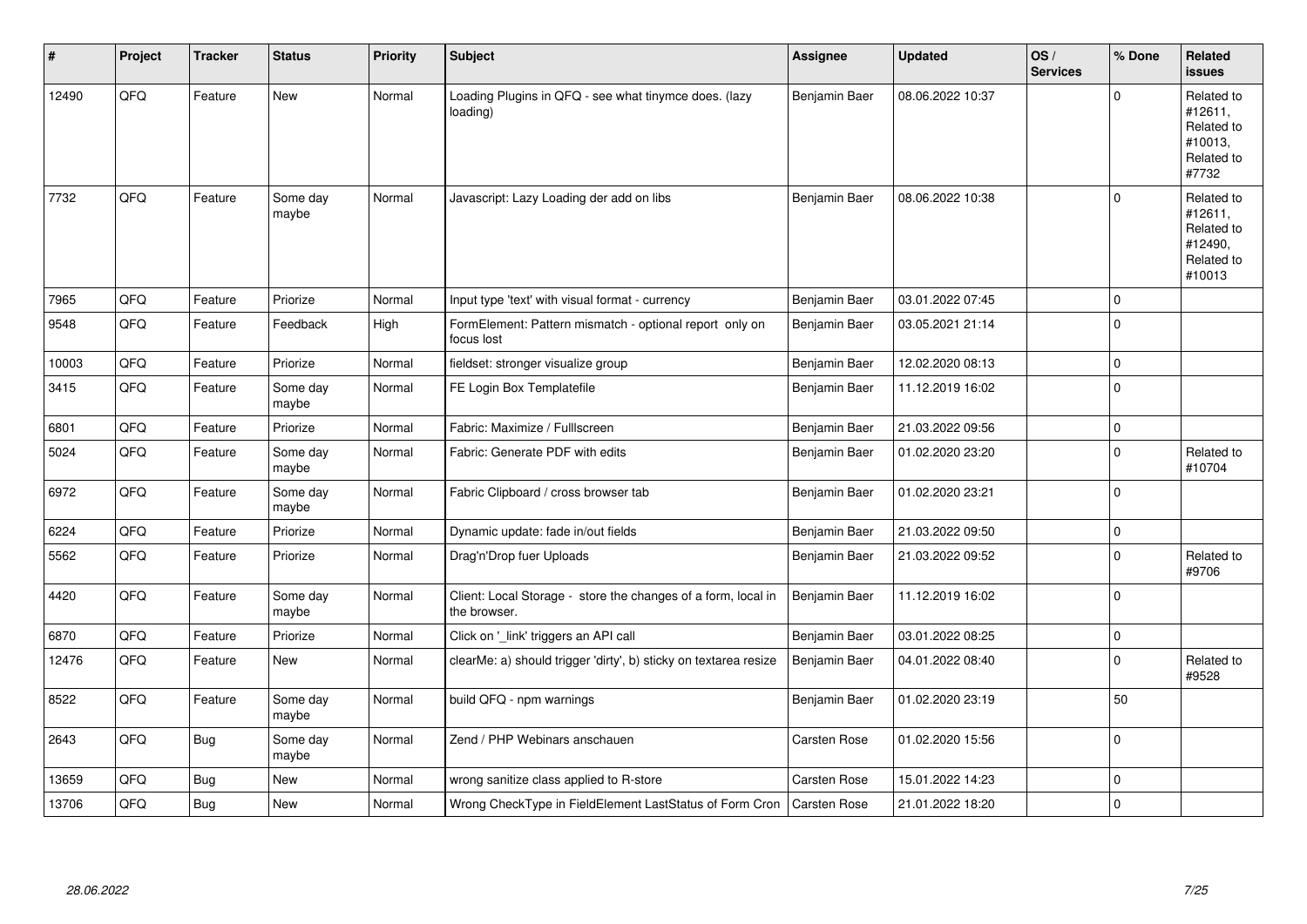| #     | Project | <b>Tracker</b> | <b>Status</b>     | <b>Priority</b> | <b>Subject</b>                                                                                                       | <b>Assignee</b>     | <b>Updated</b>   | OS/<br><b>Services</b> | % Done      | Related<br>issues                                                    |
|-------|---------|----------------|-------------------|-----------------|----------------------------------------------------------------------------------------------------------------------|---------------------|------------------|------------------------|-------------|----------------------------------------------------------------------|
| 10704 | QFQ     | Bug            | <b>New</b>        | Normal          | wkhtml problem rendering fullCalendar.js / fabric.js >><br>successor: puppeteer                                      | Carsten Rose        | 12.11.2020 23:45 |                        | ∩           | Related to<br>#5024,<br>Related to<br>#4650,<br>Related to<br>#10715 |
| 3061  | QFQ     | Bug            | Some day<br>maybe | High            | winstitute: mysql connection durcheinander - nmhp17<br>(ag7)/QFQ arbeitet mit DB/Tabellen von biostat.               | <b>Carsten Rose</b> | 03.05.2021 21:14 |                        | $\Omega$    |                                                                      |
| 6116  | QFQ     | <b>Bug</b>     | Priorize          | High            | value of checkbox not saved                                                                                          | <b>Carsten Rose</b> | 07.12.2021 17:19 |                        | $\mathbf 0$ |                                                                      |
| 5991  | QFQ     | Bug            | Some day<br>maybe | Normal          | URLs with ' ' or long parameter are problematic                                                                      | <b>Carsten Rose</b> | 01.02.2020 23:19 |                        | $\mathbf 0$ |                                                                      |
| 5706  | QFQ     | Bug            | Some day<br>maybe | Normal          | upload: fileDestination needs to be sanatized                                                                        | Carsten Rose        | 01.02.2020 23:19 |                        | 0           |                                                                      |
| 5305  | QFQ     | Bug            | New               | Normal          | Upload FormElement: nicht disabled by readonly Form                                                                  | Carsten Rose        | 16.06.2021 13:43 |                        | $\Omega$    | Related to<br>#9347,<br>Related to<br>#9834                          |
| 9947  | QFQ     | <b>Bug</b>     | Priorize          | Normal          | Unwanted error message if missing 'typeAheadSqlPrefetch'                                                             | Carsten Rose        | 01.02.2020 10:13 |                        | $\mathbf 0$ |                                                                      |
| 10661 | QFQ     | Bug            | In Progress       | Normal          | Typo3 Warnungen                                                                                                      | <b>Carsten Rose</b> | 07.09.2021 13:23 |                        | $\Omega$    | Related to<br>#12440                                                 |
| 7219  | QFQ     | Bug            | New               | Normal          | typeSheadSql / typeAheadSqlPrefetch: change to curly<br>braces                                                       | <b>Carsten Rose</b> | 01.02.2020 23:21 |                        | $\Omega$    |                                                                      |
| 10588 | QFQ     | <b>Bug</b>     | <b>New</b>        | Normal          | typeahed Tag: Doku anpassen                                                                                          | Carsten Rose        | 12.11.2020 23:45 |                        | 0           |                                                                      |
| 9077  | QFQ     | <b>Bug</b>     | New               | Normal          | typeAheadSql: report broken SQL                                                                                      | Carsten Rose        | 01.02.2020 23:22 |                        | $\mathbf 0$ |                                                                      |
| 10640 | QFQ     | <b>Bug</b>     | New               | High            | TypeAhead Tag: FE editierbar trotz readOnly                                                                          | Carsten Rose        | 03.05.2021 21:12 |                        | $\Omega$    |                                                                      |
| 3895  | QFQ     | Bug            | Some day<br>maybe | Normal          | typeahead pedantic: on lehrkredit Idap webpass - if only one<br>person is in dropdown, such person can't be selected | Carsten Rose        | 11.12.2019 16:03 |                        | $\Omega$    |                                                                      |
| 12187 | QFQ     | Bug            | New               | Normal          | Trigger FormAsFile() via Report: probably problem with multi<br>DB setup                                             | Carsten Rose        | 20.03.2021 21:20 |                        | $\Omega$    |                                                                      |
| 7456  | QFQ     | Bug            | Some day<br>maybe | Low             | Todos in Code: solve or make ticket                                                                                  | Carsten Rose        | 16.09.2021 15:10 |                        | $\Omega$    |                                                                      |
| 4549  | QFQ     | <b>Bug</b>     | Some day<br>maybe | Normal          | TemplateGroups: FE.type SELECT loose selected value<br>after save                                                    | Carsten Rose        | 01.02.2020 23:20 |                        | $\Omega$    | Related to<br>#4548,<br>Related to<br>#4771                          |
| 3588  | QFQ     | <b>Bug</b>     | Some day<br>maybe | Normal          | templateGroup: versteckte Elemente werden weiterhin<br>gespeichert.                                                  | Carsten Rose        | 11.12.2019 16:02 |                        | $\mathbf 0$ |                                                                      |
| 3882  | QFQ     | <b>Bug</b>     | Some day<br>maybe | Normal          | templateGroup: disable 'add' if limit is reached - funktioniert<br>nicht wenn bereits records existierten            | Carsten Rose        | 11.12.2019 16:03 |                        | 0           |                                                                      |
| 12702 | QFQ     | Bug            | New               | High            | templateGroup: broken in multiDb Setup                                                                               | Carsten Rose        | 14.12.2021 16:02 |                        | 0           |                                                                      |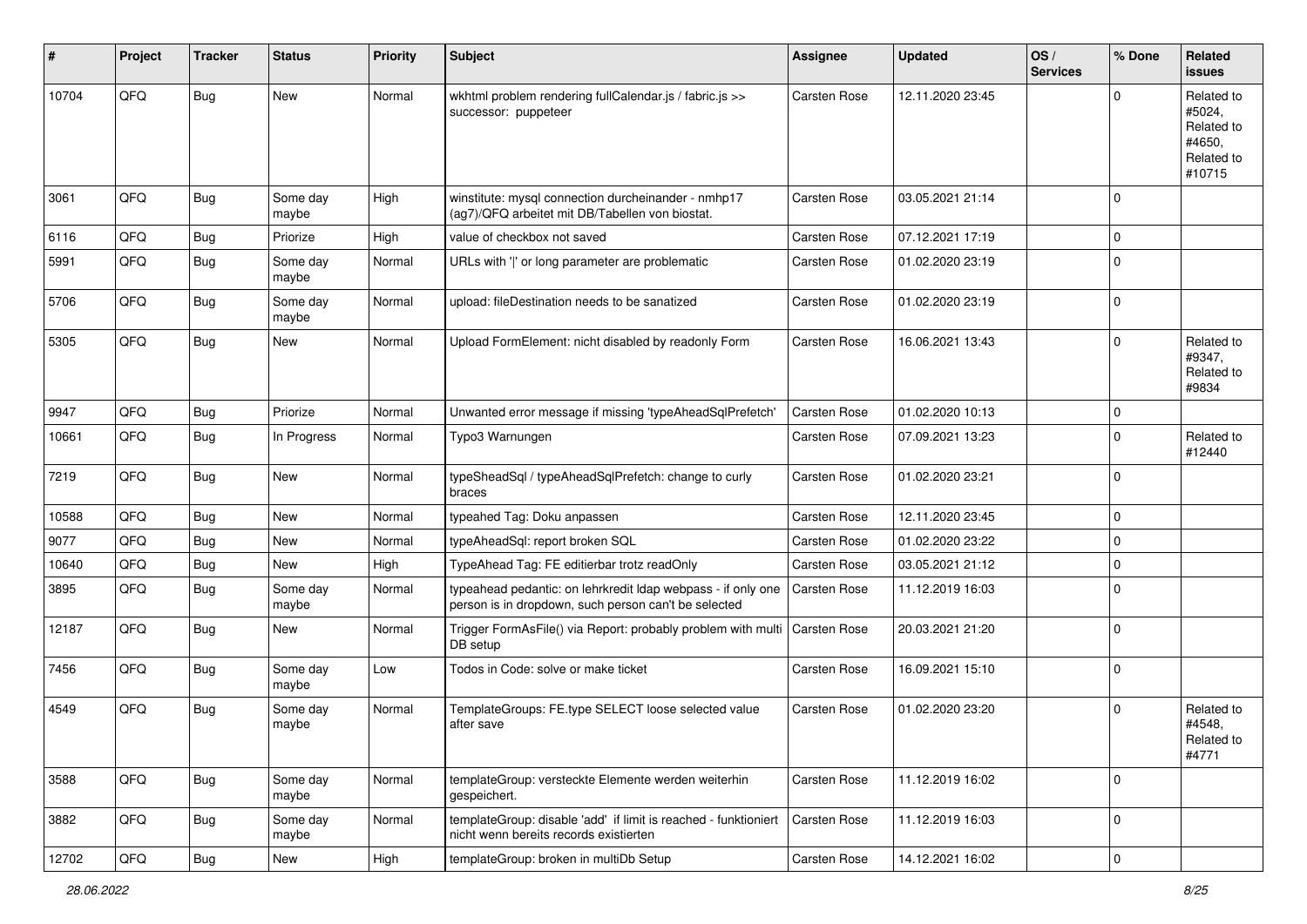| #     | <b>Project</b> | <b>Tracker</b> | <b>Status</b>     | <b>Priority</b> | <b>Subject</b>                                                                      | Assignee            | <b>Updated</b>   | OS/<br><b>Services</b> | % Done      | Related<br>issues                                                    |
|-------|----------------|----------------|-------------------|-----------------|-------------------------------------------------------------------------------------|---------------------|------------------|------------------------|-------------|----------------------------------------------------------------------|
| 12045 | QFQ            | Bug            | <b>New</b>        | Normal          | templateGroup afterSave FE: Aufruf ohne<br>sglHonorFormElements funktioniert nicht  | <b>Carsten Rose</b> | 18.02.2021 16:33 |                        | $\Omega$    |                                                                      |
| 12716 | QFQ            | <b>Bug</b>     | <b>New</b>        | Normal          | template group: Pattern only applied to first instance                              | <b>Carsten Rose</b> | 19.03.2022 17:47 |                        | $\mathbf 0$ |                                                                      |
| 10506 | QFQ            | Bug            | New               | High            | Template Group broken on MultiDB instance                                           | <b>Carsten Rose</b> | 03.05.2021 21:12 |                        | l O         | Related to<br>#10505                                                 |
| 14304 | QFQ            | Bug            | New               | Normal          | table sorter view safer does not work                                               | <b>Carsten Rose</b> | 10.06.2022 11:49 |                        | $\mathbf 0$ |                                                                      |
| 12520 | QFQ            | Bug            | New               | Normal          | Switch FE User: still active even FE User session expired                           | <b>Carsten Rose</b> | 19.03.2022 17:48 |                        | l O         |                                                                      |
| 7574  | QFQ            | Bug            | New               | Normal          | Substitute error: form element not reported / dont parse<br>Form.note               | <b>Carsten Rose</b> | 01.02.2020 23:21 |                        | l O         |                                                                      |
| 9173  | QFQ            | Bug            | Priorize          | Urgent          | Stale Record Lock: Firefox                                                          | <b>Carsten Rose</b> | 03.05.2021 21:14 |                        | $\Omega$    | Related to<br>#9789                                                  |
| 10081 | QFQ            | <b>Bug</b>     | New               | High            | Stale record lock after 'forbidden' character                                       | <b>Carsten Rose</b> | 03.05.2021 21:12 |                        | $\Omega$    | Related to<br>#10082,<br>Related to<br>#9789                         |
| 12545 | QFQ            | Bug            | <b>New</b>        | Urgent          | sql.log not created / updated                                                       | Carsten Rose        | 14.12.2021 16:02 |                        | I٥          |                                                                      |
| 12512 | QFQ            | Bug            | New               | Normal          | Some MySQL Installation can't use 'stored procedures'                               | <b>Carsten Rose</b> | 19.03.2022 17:48 |                        | $\Omega$    |                                                                      |
| 9121  | QFQ            | Bug            | Priorize          | High            | sip links have r and __dbIndexData set                                              | <b>Carsten Rose</b> | 12.06.2021 10:41 |                        | $\mathbf 0$ |                                                                      |
| 7014  | QFQ            | Bug            | New               | Normal          | Sending invalid emails succeeds when<br>debug.redirectAllMailTo is set              | Carsten Rose        | 01.02.2020 23:21 |                        | I٥          |                                                                      |
| 7616  | QFQ            | Bug            | Priorize          | Normal          | Selectlist with Enum & Dynamic Update                                               | <b>Carsten Rose</b> | 01.02.2020 10:13 |                        | I٥          |                                                                      |
| 12974 | QFQ            | <b>Bug</b>     | New               | High            | Sanitize Queries in Action-Elements                                                 | <b>Carsten Rose</b> | 07.12.2021 17:19 |                        | $\Omega$    |                                                                      |
| 14323 | QFQ            | <b>Bug</b>     | In Progress       | Normal          | Report: render=both single - no impact                                              | Carsten Rose        | 19.06.2022 18:31 |                        | $\Omega$    |                                                                      |
| 7261  | QFQ            | Bug            | New               | Normal          | Report pathFilename for user without path, only the filename                        | Carsten Rose        | 01.02.2020 23:21 |                        | $\Omega$    |                                                                      |
| 9789  | QFQ            | <b>Bug</b>     | In Progress       | High            | Record Lock: release to early on 'leave page'                                       | <b>Carsten Rose</b> | 10.01.2022 09:25 |                        | 100         | Related to<br>#10081.<br>Related to<br>#9173.<br>Related to<br>#8702 |
| 3109  | QFQ            | Bug            | Some day<br>maybe | High            | RealUrl: Links werden nicht korrekt gerendert                                       | <b>Carsten Rose</b> | 03.05.2021 21:14 |                        | I٥          |                                                                      |
| 7795  | QFQ            | Bug            | New               | Normal          | Readonly Form: Typeahead-Felder                                                     | <b>Carsten Rose</b> | 01.02.2020 23:22 |                        | $\mathbf 0$ |                                                                      |
| 7513  | QFQ            | Bug            | New               | Normal          | Radios not correct aligned                                                          | <b>Carsten Rose</b> | 01.02.2020 23:22 |                        | I٥          |                                                                      |
| 11239 | QFQ            | Bug            | <b>New</b>        | Normal          | Radiobutton (plain): horizontales Rendern abhängig vom<br>Datentyp in der Datenbank | <b>Carsten Rose</b> | 30.09.2020 18:37 |                        | I٥          |                                                                      |
| 6483  | QFQ            | Bug            | New               | Normal          | R Store funktioniert nicht bei 'Report Notation' im FE                              | <b>Carsten Rose</b> | 01.02.2020 23:21 |                        | l 0         |                                                                      |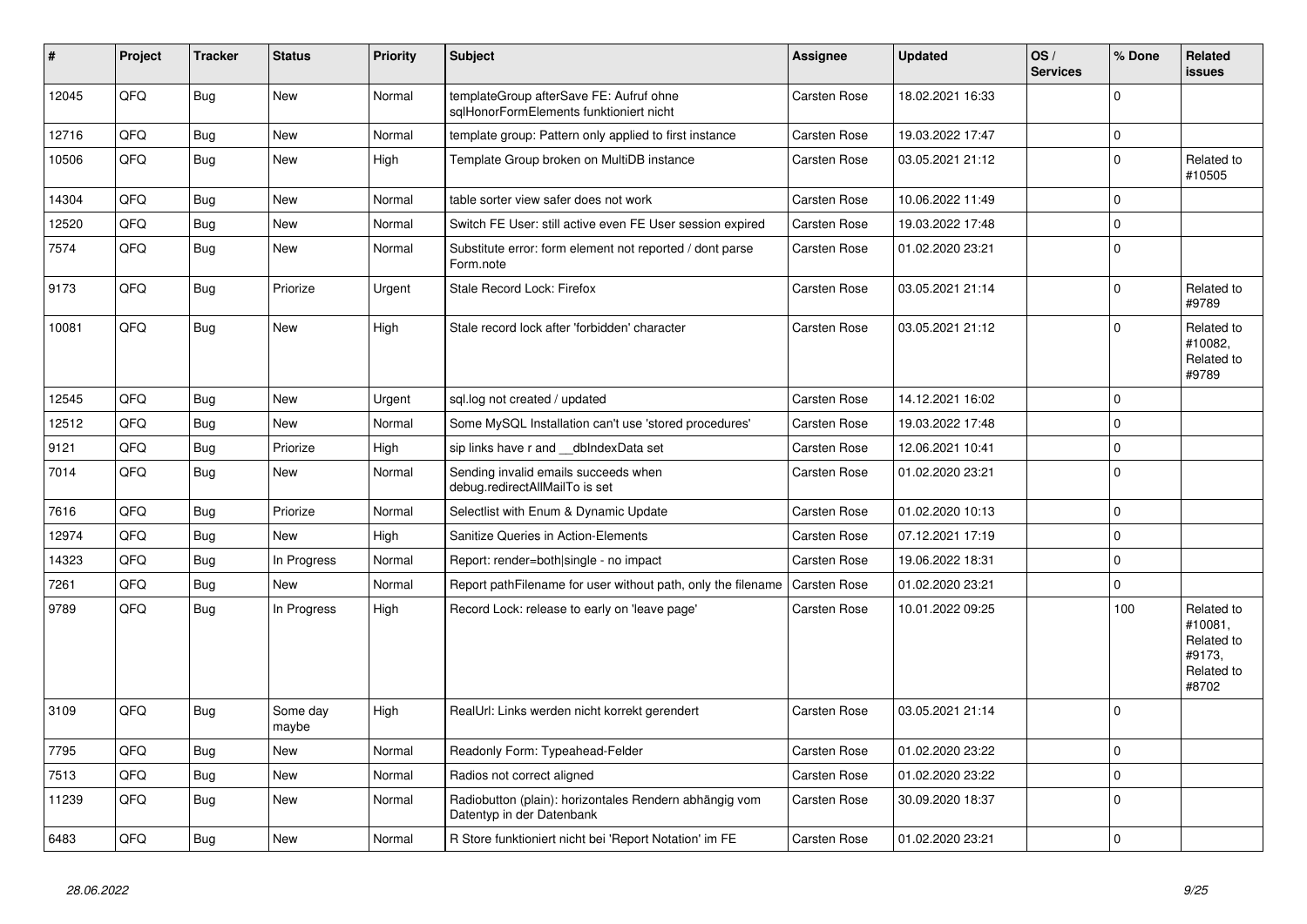| ∦     | Project | <b>Tracker</b> | <b>Status</b>     | <b>Priority</b> | <b>Subject</b>                                                                                           | Assignee            | <b>Updated</b>   | OS/<br><b>Services</b> | % Done         | Related<br><b>issues</b>                                                |
|-------|---------|----------------|-------------------|-----------------|----------------------------------------------------------------------------------------------------------|---------------------|------------------|------------------------|----------------|-------------------------------------------------------------------------|
| 4771  | QFQ     | <b>Bug</b>     | Some day<br>maybe | Normal          | gfg: select-down-values empty after save (edit-form for<br>program administrators)                       | <b>Carsten Rose</b> | 01.02.2020 23:20 |                        | $\Omega$       | Related to<br>#4549, Has<br>duplicate<br>#4282                          |
| 6574  | QFQ     | <b>Bug</b>     | Priorize          | Normal          | gfg.log: Fehlermeldung wurde angezeigt, aber nicht geloggt                                               | <b>Carsten Rose</b> | 01.02.2020 10:13 |                        | $\Omega$       |                                                                         |
| 7524  | QFQ     | <b>Bug</b>     | <b>New</b>        | Normal          | QFQ throws a 'General Error' if 'fileadmin/protected/log/' is<br>not writeable                           | <b>Carsten Rose</b> | 01.02.2020 23:22 |                        | $\Omega$       |                                                                         |
| 12395 | QFQ     | Bug            | ToDo              | High            | QFQ Function: Result two times shown                                                                     | <b>Carsten Rose</b> | 18.02.2022 08:59 |                        | $\mathbf 0$    |                                                                         |
| 12463 | QFQ     | Bug            | ToDo              | High            | QFQ Function: 'function' and 'sql' on same level - output of<br>sal is shown two times.                  | Carsten Rose        | 15.12.2021 16:31 |                        | $\mathbf 0$    |                                                                         |
| 13592 | QFQ     | Bug            | <b>New</b>        | Normal          | QFQ Build Queue: das vergeben von Tags klappt nicht. Es<br>werden keine Releases gebaut.                 | <b>Carsten Rose</b> | 19.03.2022 17:45 |                        | $\Omega$       |                                                                         |
| 10658 | QFQ     | <b>Bug</b>     | <b>New</b>        | Normal          | processReadOnly broken                                                                                   | <b>Carsten Rose</b> | 27.05.2020 17:55 |                        | $\Omega$       |                                                                         |
| 11668 | QFQ     | Bug            | <b>New</b>        | Normal          | Play function.sql - problem with mysql                                                                   | <b>Carsten Rose</b> | 03.05.2021 20:48 |                        | $\Omega$       |                                                                         |
| 8668  | QFQ     | <b>Bug</b>     | New               | High            | Pill disabled: dyamic mode 'hidden' not respected - FE is still<br>required                              | <b>Carsten Rose</b> | 03.05.2021 21:14 |                        | $\overline{0}$ |                                                                         |
| 7650  | QFQ     | <b>Bug</b>     | <b>New</b>        | High            | Optional do not show 'required' sign on FormElement                                                      | <b>Carsten Rose</b> | 03.05.2021 21:14 |                        | $\Omega$       |                                                                         |
| 14175 | QFQ     | <b>Bug</b>     | In Progress       | Normal          | Opening a form with no QFQ Session cookie fails                                                          | Carsten Rose        | 03.06.2022 10:40 |                        | $\Omega$       |                                                                         |
| 7685  | QFQ     | Bug            | <b>New</b>        | Normal          | Open FormElement from QFQ error message and save<br>modified record: error about missing {{formId:F}}    | <b>Carsten Rose</b> | 01.02.2020 23:22 |                        | $\Omega$       |                                                                         |
| 12133 | QFQ     | Bug            | <b>New</b>        | Normal          | NPM, phpSpreadSheet aktualisieren                                                                        | Carsten Rose        | 15.03.2021 09:04 |                        | $\Omega$       |                                                                         |
| 11667 | QFQ     | Bug            | <b>New</b>        | Normal          | MySQL mariadb-server-10.3: Incorrect datetime value                                                      | Carsten Rose        | 03.05.2021 20:48 |                        | $\mathbf 0$    |                                                                         |
| 11695 | QFQ     | Bug            | <b>New</b>        | Normal          | MultiForm required FE Error                                                                              | Carsten Rose        | 04.12.2020 13:34 |                        | $\Omega$       |                                                                         |
| 12325 | QFQ     | Bug            | Priorize          | Normal          | MultiDB form.dblndex not working for report syntax                                                       | Carsten Rose        | 07.09.2021 13:37 |                        | $\Omega$       | Related to<br>#12145,<br>Related to<br>#12314                           |
| 13332 | QFQ     | Bug            | <b>New</b>        | Normal          | Multi Form: Required Felder werden visuell nicht markiert.                                               | <b>Carsten Rose</b> | 19.03.2022 17:47 |                        | $\Omega$       |                                                                         |
| 13331 | QFQ     | Bug            | <b>New</b>        | Normal          | Multi Form: Clear Icon misplaced                                                                         | <b>Carsten Rose</b> | 19.03.2022 17:47 |                        | $\Omega$       |                                                                         |
| 10508 | QFQ     | <b>Bug</b>     | <b>New</b>        | High            | Multi Form broken on Multi DB Instance                                                                   | Carsten Rose        | 03.05.2021 21:12 |                        | $\Omega$       |                                                                         |
| 5459  | QFQ     | <b>Bug</b>     | <b>New</b>        | High            | Multi DB: spread system tables between 'QFQ' and<br>'Data'-DB                                            | <b>Carsten Rose</b> | 03.05.2021 21:14 |                        | $\Omega$       | Related to<br>#4720                                                     |
| 9834  | QFQ     | Bug            | Priorize          | Normal          | Input elements with tag 'disabled' are missing on<br>form-submit: server option 'processReadOnly' broken | <b>Carsten Rose</b> | 07.12.2021 16:43 |                        | $\Omega$       | Related to<br>#9691,<br>Related to<br>#5305, Has<br>duplicate<br>#12331 |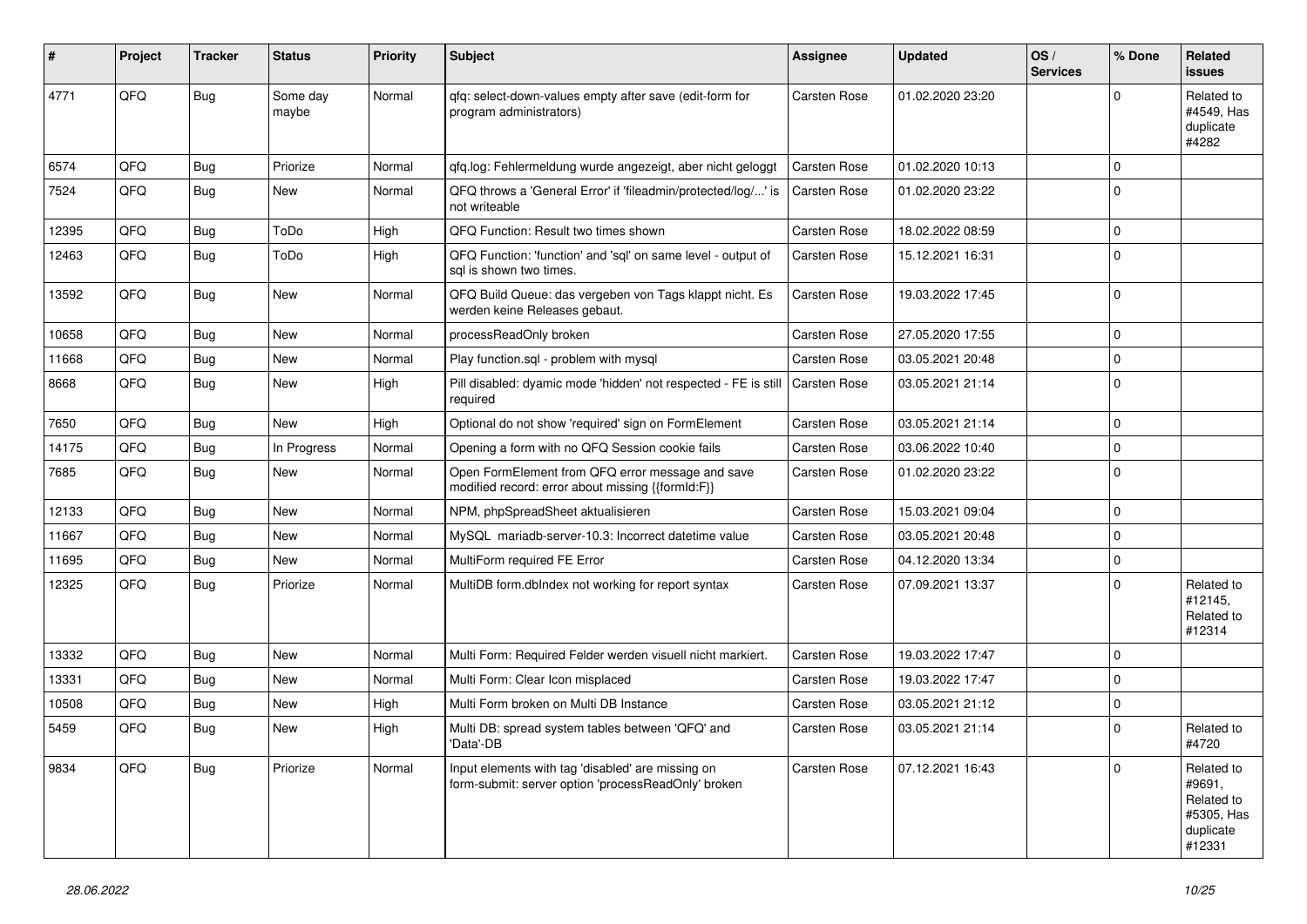| ∦     | Project | <b>Tracker</b> | <b>Status</b>     | <b>Priority</b> | <b>Subject</b>                                                                                                                                      | Assignee            | <b>Updated</b>   | OS/<br><b>Services</b> | % Done       | Related<br><b>issues</b>  |
|-------|---------|----------------|-------------------|-----------------|-----------------------------------------------------------------------------------------------------------------------------------------------------|---------------------|------------------|------------------------|--------------|---------------------------|
| 14305 | QFQ     | Bug            | <b>New</b>        | Normal          | Inline Report editing does not create history entries                                                                                               | <b>Carsten Rose</b> | 10.06.2022 11:55 |                        | $\Omega$     |                           |
| 4659  | QFQ     | Bug            | Some day<br>maybe | Normal          | infoButtonExtra                                                                                                                                     | <b>Carsten Rose</b> | 01.02.2020 23:20 |                        | $\Omega$     |                           |
| 14091 | QFQ     | Bug            | <b>New</b>        | Normal          | inconsistent template path for twig                                                                                                                 | <b>Carsten Rose</b> | 19.04.2022 18:36 |                        | $\Omega$     |                           |
| 12513 | QFQ     | Bug            | <b>New</b>        | High            | Implement server side check of maxlength                                                                                                            | <b>Carsten Rose</b> | 07.12.2021 17:19 |                        | $\mathbf{0}$ |                           |
| 14283 | QFQ     | Bug            | Priorize          | Normal          | HEIC / HEIF convert doesn't trigger                                                                                                                 | <b>Carsten Rose</b> | 19.06.2022 16:37 |                        | $\mathbf 0$  |                           |
| 3570  | QFQ     | Bug            | Some day<br>maybe | High            | Formular mit prmitnew permitEdit=Always wird nicht<br>aufgerufen (ist leer)                                                                         | <b>Carsten Rose</b> | 03.05.2021 21:14 |                        | $\Omega$     |                           |
| 10322 | QFQ     | Bug            | New               | Normal          | FormElement / Radio: missing column 'enum' >> FE not<br>reported                                                                                    | <b>Carsten Rose</b> | 07.05.2020 09:37 |                        | $\Omega$     |                           |
| 7890  | QFQ     | Bug            | <b>New</b>        | Normal          | FormElement 'required': extraButtonInfo not aligned                                                                                                 | <b>Carsten Rose</b> | 11.06.2021 21:17 |                        | $\Omega$     | Related to<br>#11517      |
| 4008  | QFQ     | Bug            | Some day<br>maybe | Normal          | FormElemen.type=sendmail: wrong 'TO' if 'real<br>name <rea@mail.to>' is used</rea@mail.to>                                                          | <b>Carsten Rose</b> | 11.12.2019 16:03 |                        | $\Omega$     |                           |
| 8083  | QFQ     | Bug            | <b>New</b>        | High            | FormEditor: primary table list does not respect<br>'indexDb={{indexData:Y}}'                                                                        | <b>Carsten Rose</b> | 03.05.2021 21:14 |                        | $\Omega$     | Has<br>duplicate<br>#6678 |
| 12468 | QFQ     | <b>Bug</b>     | New               | Urgent          | Form: update Form.title after save                                                                                                                  | <b>Carsten Rose</b> | 03.05.2021 21:12 |                        | $\Omega$     |                           |
| 9773  | QFQ     | Bug            | <b>New</b>        | Normal          | form.parameter.formModeGlobal=requiredOff                                                                                                           | <b>Carsten Rose</b> | 01.02.2020 15:56 |                        | $\Omega$     |                           |
| 12581 | QFQ     | Bug            | <b>New</b>        | Normal          | Form.forward=close: Record 'new' in new browser tab ><br>save (& close) >> Form is not reloaded with new created<br>record id and stays in mode=new | <b>Carsten Rose</b> | 19.03.2022 17:48 |                        | $\mathbf 0$  |                           |
| 5557  | QFQ     | <b>Bug</b>     | Some day<br>maybe | Normal          | Form load: STORE RECORD filled, but should be empty                                                                                                 | <b>Carsten Rose</b> | 01.02.2020 23:19 |                        | $\Omega$     |                           |
| 4756  | QFQ     | <b>Bug</b>     | <b>New</b>        | Normal          | Form dirty even nothing changes                                                                                                                     | <b>Carsten Rose</b> | 11.12.2019 16:16 |                        | $\Omega$     |                           |
| 6462  | QFQ     | Bug            | <b>New</b>        | Normal          | File Upload: Nutzlose Fehlermeldung wenn Datei zu gross                                                                                             | <b>Carsten Rose</b> | 01.02.2020 23:21 |                        | $\Omega$     | Related to<br>#6139       |
| 10937 | QFQ     | Bug            | New               | Normal          | Fehler mit abhängigen Select- Feldern beim Positionieren                                                                                            | <b>Carsten Rose</b> | 12.11.2020 23:45 |                        | $\Omega$     |                           |
| 7512  | QFQ     | Bug            | <b>New</b>        | Normal          | FE: inputType=number >> 'pattern' is not respected                                                                                                  | <b>Carsten Rose</b> | 01.02.2020 23:22 |                        | $\Omega$     |                           |
| 9533  | QFQ     | Bug            | <b>New</b>        | Normal          | FE.type=upload: Check in 'beforeSave' if upload is given                                                                                            | <b>Carsten Rose</b> | 01.02.2020 23:22 |                        | $\Omega$     | Related to<br>#11523      |
| 9534  | QFQ     | Bug            | Priorize          | Urgent          | FE.type=upload: 'Unknown Mode: ID"                                                                                                                  | <b>Carsten Rose</b> | 03.05.2021 21:14 |                        | $\Omega$     | Related to<br>#9532       |
| 8037  | QFQ     | Bug            | Priorize          | Normal          | FE.type=upload (advanced mode): {{slaveld:V}} missing<br>during dynamic update                                                                      | Carsten Rose        | 01.02.2020 10:13 |                        | $\Omega$     |                           |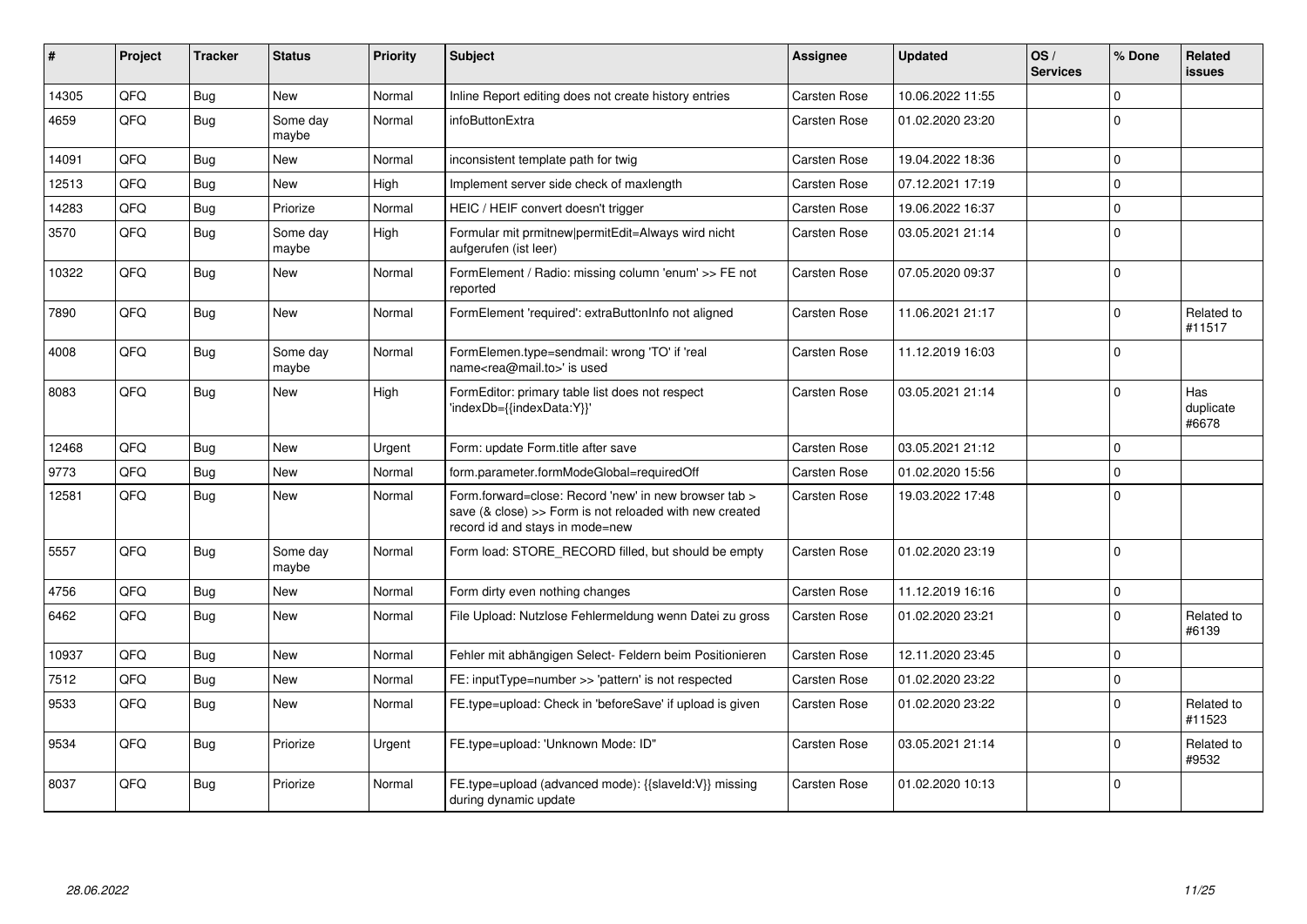| #     | Project | <b>Tracker</b> | <b>Status</b>     | <b>Priority</b> | Subject                                                                                                              | <b>Assignee</b>     | <b>Updated</b>   | OS/<br><b>Services</b> | % Done      | Related<br>issues                                                                                                              |
|-------|---------|----------------|-------------------|-----------------|----------------------------------------------------------------------------------------------------------------------|---------------------|------------------|------------------------|-------------|--------------------------------------------------------------------------------------------------------------------------------|
| 9347  | QFQ     | <b>Bug</b>     | New               | High            | FE.type=upload with dynamic show/hidden: required not<br>detected                                                    | Carsten Rose        | 12.06.2021 10:40 |                        | $\Omega$    | Related to<br>#5305,<br>Related to<br>#12398                                                                                   |
| 10082 | QFQ     | <b>Bug</b>     | New               | Normal          | FE.type=SELECT - 'sanatize' Class                                                                                    | Carsten Rose        | 07.05.2020 09:36 |                        | $\Omega$    | Related to<br>#10081                                                                                                           |
| 7899  | QFQ     | <b>Bug</b>     | New               | High            | Fe.type=password / retype / required: always complain<br>about missing value                                         | Carsten Rose        | 03.05.2021 21:14 |                        | $\Omega$    |                                                                                                                                |
| 9317  | QFQ     | Bug            | New               | Normal          | FE.type=note: with dynamic show/hidden an empty label<br>causes trouble                                              | Carsten Rose        | 01.02.2020 23:22 |                        | l 0         |                                                                                                                                |
| 8049  | QFQ     | Bug            | New               | Normal          | FE.type=note, column 'value': text moves some pixel to top<br>after save                                             | Carsten Rose        | 01.02.2020 23:22 |                        | l 0         |                                                                                                                                |
| 5559  | QFQ     | Bug            | New               | Normal          | FE.type = Upload: 'accept' might contain variables                                                                   | Carsten Rose        | 11.05.2020 21:23 |                        | 0           |                                                                                                                                |
| 5021  | QFQ     | Bug            | Some day<br>maybe | Normal          | FE.typ=extra - during save displays error 'datum2' already<br>filled in STORE SIP - the value is stored nevertheless | <b>Carsten Rose</b> | 01.02.2020 23:19 |                        | $\Omega$    | Related to<br>#3875                                                                                                            |
| 7656  | QFQ     | <b>Bug</b>     | Priorize          | Normal          | FE with required, 'pattern' and 'extraButtonLock': always<br>complain about missing value                            | Carsten Rose        | 01.02.2020 10:13 |                        | l 0         |                                                                                                                                |
| 3547  | QFQ     | Bug            | New               | Normal          | FE of type 'note' causes writing of empty fields.                                                                    | Carsten Rose        | 01.02.2020 23:21 |                        | $\mathbf 0$ |                                                                                                                                |
| 12040 | QFQ     | Bug            | New               | Normal          | FE Mode 'hidden' für zwei FEs auf einer Zeile                                                                        | <b>Carsten Rose</b> | 18.02.2021 10:13 |                        | $\mathbf 0$ |                                                                                                                                |
| 3750  | QFQ     | Bug            | Some day<br>maybe | Normal          | FE in a row: if one violates check, all are red                                                                      | Carsten Rose        | 11.12.2019 16:03 |                        | $\Omega$    |                                                                                                                                |
| 9531  | QFQ     | <b>Bug</b>     | New               | High            | FE File: Dynamic Update / modeSql / required detected<br>even it not set                                             | Carsten Rose        | 11.06.2021 20:32 |                        | $\Omega$    | Related to<br>#12398                                                                                                           |
| 9862  | QFQ     | Bug            | Priorize          | Normal          | Failed writing to sql mail qfq.log should throw an exception                                                         | Carsten Rose        | 01.02.2020 10:13 |                        | $\mathbf 0$ |                                                                                                                                |
| 4528  | QFQ     | Bug            | Some day<br>maybe | Normal          | extraButtonLock mit SQLAhead Bug                                                                                     | Carsten Rose        | 01.02.2020 23:19 |                        | l 0         |                                                                                                                                |
| 11517 | QFQ     | <b>Bug</b>     | In Progress       | Normal          | extraButtonInfo Broken for multiple FormElements                                                                     | Carsten Rose        | 12.05.2022 13:12 |                        | $\Omega$    | Related to<br>#7890,<br>Related to<br>#3811, Has<br>duplicate<br>#10905, Has<br>duplicate<br>#10553, Has<br>duplicate<br>#6779 |
| 4328  | QFQ     | <b>Bug</b>     | Some day<br>maybe | Normal          | Error Message: Show FE name/number on problems in FE                                                                 | Carsten Rose        | 01.02.2020 23:20 |                        | l O         |                                                                                                                                |
| 9127  | QFQ     | <b>Bug</b>     | New               | Normal          | Error Message: change 'roll over' color - text not readable                                                          | Carsten Rose        | 01.02.2020 23:22 |                        | $\mathbf 0$ |                                                                                                                                |
| 6912  | QFQ     | <b>Bug</b>     | New               | Normal          | error Message Var 'deadline' already set in SIP - in Form<br>with FE.value={{deadline:R:::{{deadlinePeriod:Y}}}}     | Carsten Rose        | 01.02.2020 23:21 |                        | l 0         |                                                                                                                                |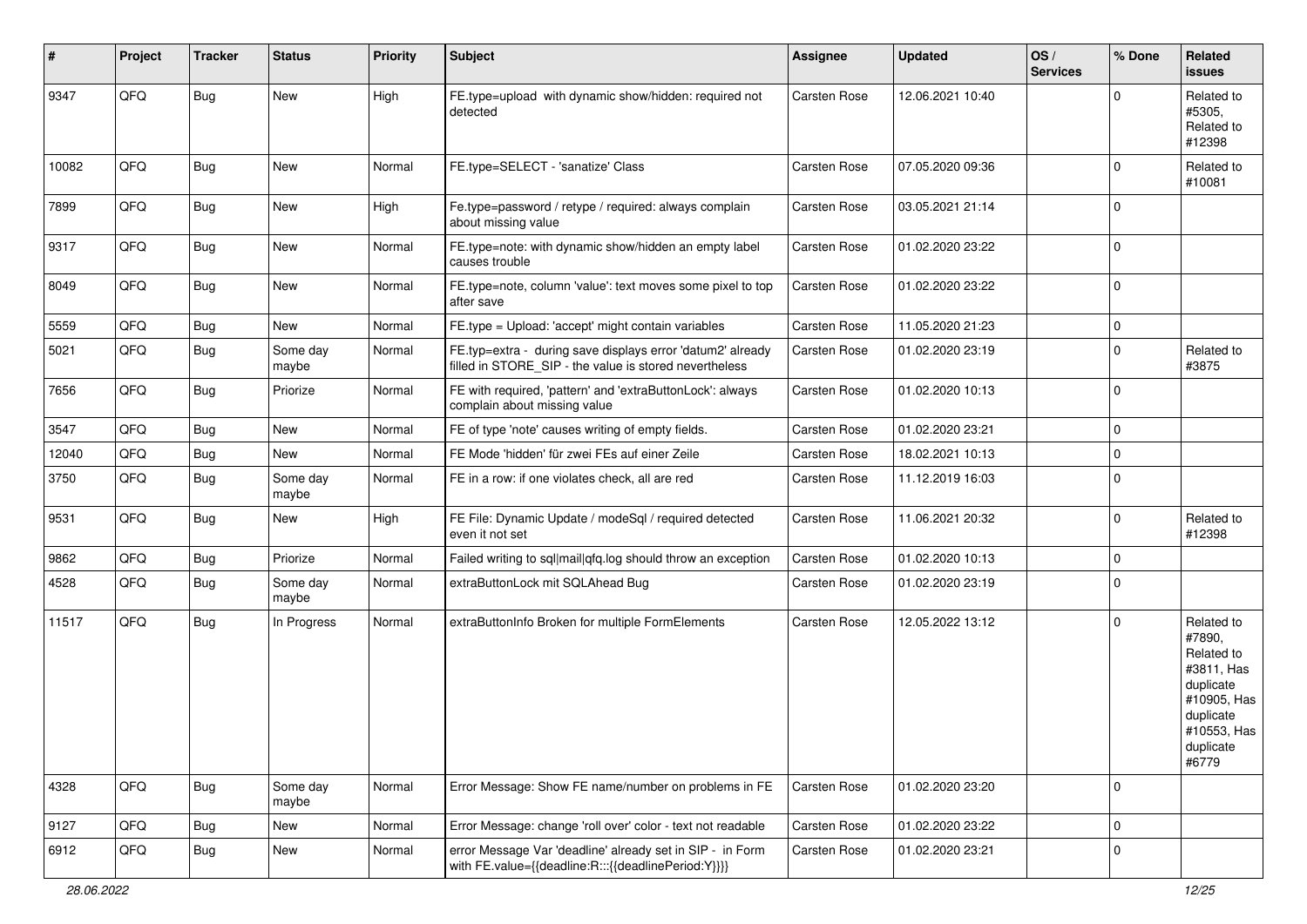| #     | Project | <b>Tracker</b> | <b>Status</b>     | Priority | Subject                                                                                                                       | <b>Assignee</b>     | <b>Updated</b>   | OS/<br><b>Services</b> | % Done         | Related<br>issues    |
|-------|---------|----------------|-------------------|----------|-------------------------------------------------------------------------------------------------------------------------------|---------------------|------------------|------------------------|----------------|----------------------|
| 7547  | QFQ     | Bug            | New               | Normal   | Error Message in afterSave: wrong parameter column<br>reported                                                                | <b>Carsten Rose</b> | 01.02.2020 23:22 |                        | $\Omega$       |                      |
| 6677  | QFQ     | <b>Bug</b>     | <b>New</b>        | Normal   | Error message FE Action Element: no/wrong FE reference<br>who cause the problem.                                              | <b>Carsten Rose</b> | 01.02.2020 23:21 |                        | $\Omega$       |                      |
| 9013  | QFQ     | Bug            | New               | Normal   | Error in Twig template not handled                                                                                            | <b>Carsten Rose</b> | 20.10.2021 13:43 |                        | $\mathbf 0$    |                      |
| 9783  | QFQ     | Bug            | <b>New</b>        | Normal   | Email with special characters                                                                                                 | Carsten Rose        | 01.02.2020 23:22 |                        | $\Omega$       |                      |
| 7002  | QFQ     | Bug            | New               | Normal   | Dynamic Update: row does not disappear / appear                                                                               | <b>Carsten Rose</b> | 01.02.2020 23:22 |                        | $\mathbf 0$    |                      |
| 3682  | QFQ     | Bug            | Some day<br>maybe | Normal   | Dynamic update: Radio buttons                                                                                                 | <b>Carsten Rose</b> | 11.12.2019 16:02 |                        | $\Omega$       |                      |
| 8106  | QFQ     | Bug            | Some day<br>maybe | Normal   | Dynamic Update: Feld kann nicht auf empty zurückgesetzt<br>werden                                                             | <b>Carsten Rose</b> | 11.12.2019 16:01 |                        | 0 I            |                      |
| 3811  | QFQ     | Bug            | Some day<br>maybe | Normal   | Dynamic Update: extraButtonInfo - Text aktualisieren                                                                          | <b>Carsten Rose</b> | 11.12.2019 16:03 |                        | $\Omega$       | Related to<br>#11517 |
| 4583  | QFQ     | <b>Bug</b>     | Some day<br>maybe | Normal   | Dynamic Update bei TypeAhead Feldern                                                                                          | <b>Carsten Rose</b> | 01.02.2020 23:19 |                        | $\Omega$       |                      |
| 12670 | QFQ     | Bug            | New               | High     | Dropdown-Menu classes können nicht mehr angegeben<br>werden                                                                   | <b>Carsten Rose</b> | 07.12.2021 17:19 |                        | $\overline{0}$ |                      |
| 9975  | QFQ     | Bug            | Priorize          | Normal   | Dropdown Menu: 'r:3' broken                                                                                                   | <b>Carsten Rose</b> | 01.02.2020 10:13 |                        | $\mathbf 0$    |                      |
| 5221  | QFQ     | Bug            | New               | High     | Download Dialog: Bleibt stehen in FF wenn Datei<br>automatisch gespeichert wird.                                              | <b>Carsten Rose</b> | 03.05.2021 21:14 |                        | $\Omega$       |                      |
| 4293  | QFQ     | Bug            | Some day<br>maybe | Normal   | Download broken if token 'd:' is missing - but no error<br>message                                                            | <b>Carsten Rose</b> | 11.12.2019 16:03 |                        | $\Omega$       | Related to<br>#7514  |
| 13460 | QFQ     | Bug            | <b>New</b>        | Normal   | Doc: Password set/reset  password should not processed<br>with 'html encode'                                                  | <b>Carsten Rose</b> | 19.03.2022 17:46 |                        | $\Omega$       |                      |
| 3130  | QFQ     | Bug            | Some day<br>maybe | Normal   | Debug Info's nicht korrekt nach 'New > Save'.                                                                                 | <b>Carsten Rose</b> | 11.12.2019 16:03 |                        | $\Omega$       | Related to<br>#3253  |
| 12327 | QFQ     | Bug            | New               | Normal   | Copy to clipboard: Glyphicon can not be changed                                                                               | <b>Carsten Rose</b> | 27.12.2021 17:59 |                        | $\Omega$       |                      |
| 12714 | QFQ     | Bug            | New               | Normal   | Conversion of GIF to PDF broken when GIF contains Alpha.                                                                      | <b>Carsten Rose</b> | 19.03.2022 17:49 |                        | $\mathbf 0$    |                      |
| 3349  | QFQ     | Bug            | Some day<br>maybe | Normal   | config.qfq.ini: a) vertraegt keine '=' im Value (z.B. Passwort),<br>b) Values sollten in ticks einschliessbar sein (spaces, ) | <b>Carsten Rose</b> | 11.12.2019 16:02 |                        | $\Omega$       |                      |
| 4279  | QFQ     | <b>Bug</b>     | Some day<br>maybe | High     | config.linkVars lost                                                                                                          | <b>Carsten Rose</b> | 03.05.2021 21:14 |                        | $\overline{0}$ |                      |
| 9691  | QFQ     | Bug            | In Progress       | Normal   | Checkbox: dynamic update > readonly                                                                                           | Carsten Rose        | 01.02.2020 23:22 |                        | 50             | Related to<br>#9834  |
| 11752 | QFQ     | Bug            | New               | Normal   | checkbox renders multiple input elements with same name                                                                       | <b>Carsten Rose</b> | 17.12.2020 14:58 |                        | 0              | Related to<br>#11750 |
| 9669  | QFQ     | Bug            | Some day<br>maybe | Normal   | Checkbox / Template Group: radio/checkbox visible broken<br>after 'add'                                                       | Carsten Rose        | 16.06.2021 13:47 |                        | 0              | Related to<br>#8091  |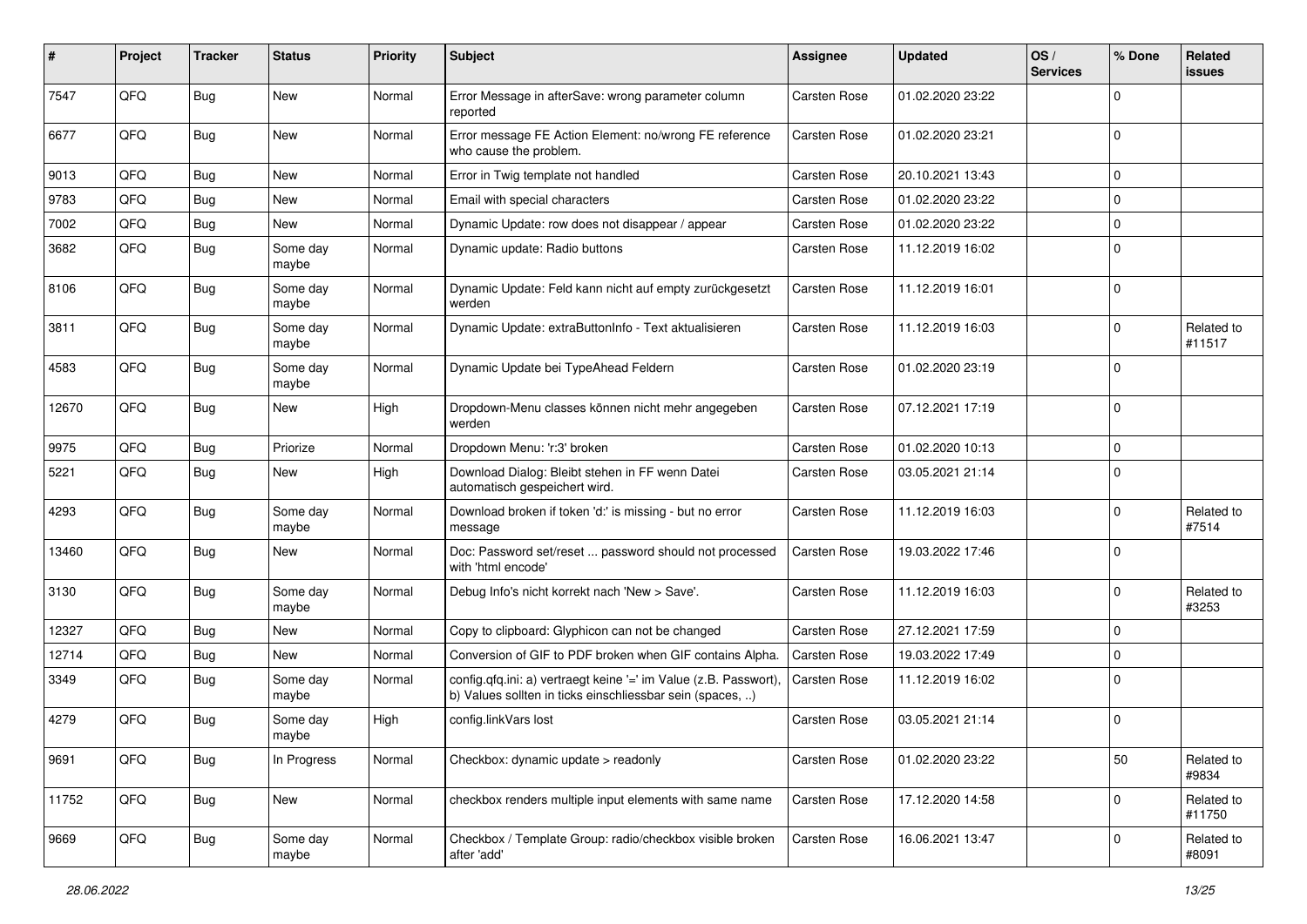| ∦     | Project | <b>Tracker</b> | <b>Status</b>     | <b>Priority</b> | Subject                                                                                                                                   | Assignee            | <b>Updated</b>   | OS/<br><b>Services</b> | % Done         | Related<br>issues                           |
|-------|---------|----------------|-------------------|-----------------|-------------------------------------------------------------------------------------------------------------------------------------------|---------------------|------------------|------------------------|----------------|---------------------------------------------|
| 13451 | QFQ     | Bug            | <b>New</b>        | Normal          | Character Counter / Max Character: Problem in Safari                                                                                      | Carsten Rose        | 15.04.2022 17:18 |                        | $\Omega$       |                                             |
| 9177  | QFQ     | Bug            | New               | Normal          | Bug? QFQ tries to save an action FE, which has real<br>existing column name                                                               | Carsten Rose        | 01.02.2020 23:22 |                        | $\Omega$       |                                             |
| 9958  | QFQ     | Bug            | Priorize          | Normal          | Broken subrecord query: no error message                                                                                                  | Carsten Rose        | 05.02.2021 15:15 |                        | 0              |                                             |
| 12546 | QFQ     | Bug            | Feedback          | Normal          | Branch 'Development' - Unit Tests mit dirty workaround<br>angepasst                                                                       | Carsten Rose        | 19.03.2022 17:48 |                        | $\Omega$       |                                             |
| 3782  | QFQ     | Bug            | Priorize          | Normal          | Bei fehlerhafter Eingabe (z.B. Datum) sollte das erwartete<br>Format angezeigt werden                                                     | Carsten Rose        | 01.02.2020 10:13 |                        | 0              |                                             |
| 8431  | QFQ     | Bug            | <b>New</b>        | High            | autocron.php with wrong path                                                                                                              | Carsten Rose        | 03.05.2021 21:14 |                        | $\Omega$       |                                             |
| 9275  | QFQ     | Bug            | New               | Normal          | autcron: t3 page, which takes to long to respond, is not<br>reported properly                                                             | Carsten Rose        | 01.02.2020 23:22 |                        | 100            |                                             |
| 14233 | QFQ     | Bug            | New               | Normal          | AS _link: question - HTML is not rendered                                                                                                 | Carsten Rose        | 28.05.2022 11:02 |                        | $\mathbf 0$    |                                             |
| 14077 | QFQ     | Bug            | New               | Normal          | As _link: Attribute 'class' missing by r:1 and r:3 - but should<br>set                                                                    | <b>Carsten Rose</b> | 28.05.2022 11:02 |                        | $\Omega$       | Related to<br>#5342,<br>Related to<br>#4343 |
| 9281  | QFQ     | <b>Bug</b>     | Some day<br>maybe | Normal          | Allow STRICT_TRANS_TABLES                                                                                                                 | Carsten Rose        | 02.01.2021 18:43 |                        | $\overline{0}$ |                                             |
| 4092  | QFQ     | Bug            | Some day<br>maybe | Normal          | 1) Logging verbessern wann welches FE warum<br>ausgefuehrt wird, 2) Documentation: Best Practice Template<br>Group                        | Carsten Rose        | 01.02.2020 23:19 |                        | $\Omega$       | Related to<br>#3504                         |
| 5768  | QFQ     | Bug            | Some day<br>maybe | Normal          | '{{pageLanguage:T}}' missing if QFQ is called via api                                                                                     | Carsten Rose        | 01.02.2020 23:19 |                        | $\Omega$       |                                             |
| 4651  | QFQ     | Bug            | Some day<br>maybe | Normal          | "Loading document" Modal wird angezeigt bei uzhcd type=2<br>Ansicht                                                                       | Carsten Rose        | 01.02.2020 23:20 |                        | 0              |                                             |
| 5576  | QFQ     | Bug            | <b>New</b>        | Normal          | Using MySQL 'DROP' requires privilege - wich is not really<br>necessary.                                                                  | Carsten Rose        | 01.02.2020 23:21 |                        | $\mathbf 0$    |                                             |
| 4349  | QFQ     | Feature        | Some day<br>maybe | Normal          | link download: downloaded external URL to<br>deliver/concatenate - check mimetipe and handle it correctly                                 | Carsten Rose        | 11.12.2019 16:02 |                        | $\mathbf 0$    |                                             |
| 4606  | QFQ     | Feature        | Some day<br>maybe | Normal          | link: qualifier to render bootstrap button                                                                                                | Carsten Rose        | 01.02.2020 23:19 |                        | $\Omega$       |                                             |
| 4343  | QFQ     | Feature        | Some day<br>maybe | Normal          | Link: Classifier to add 'attributes'                                                                                                      | Carsten Rose        | 01.02.2020 23:20 |                        | $\Omega$       | Related to<br>#14077                        |
| 3285  | QFQ     | Feature        | Some day<br>maybe | Normal          | Zeichenlimit pro Feld: textarea / editor                                                                                                  | Carsten Rose        | 11.12.2019 16:02 |                        | 0              |                                             |
| 3677  | QFG     | Feature        | Some day<br>maybe | Normal          | wkhtmltopdf: FE User access prohibited, if client IP changes<br>\$TYPO3_CONF_VARS[FE][lockIP]                                             | Carsten Rose        | 11.12.2019 16:02 |                        | $\mathbf 0$    |                                             |
| 6855  | QFQ     | Feature        | New               | Normal          | With {{feUser:U}}!={{feUser:T}}: Save / Delete: only possible   Carsten Rose<br>with {{feUserSave:U}}='yes' and '{{feUserDelete:U}}='yes' |                     | 01.02.2020 23:21 |                        | $\mathbf 0$    |                                             |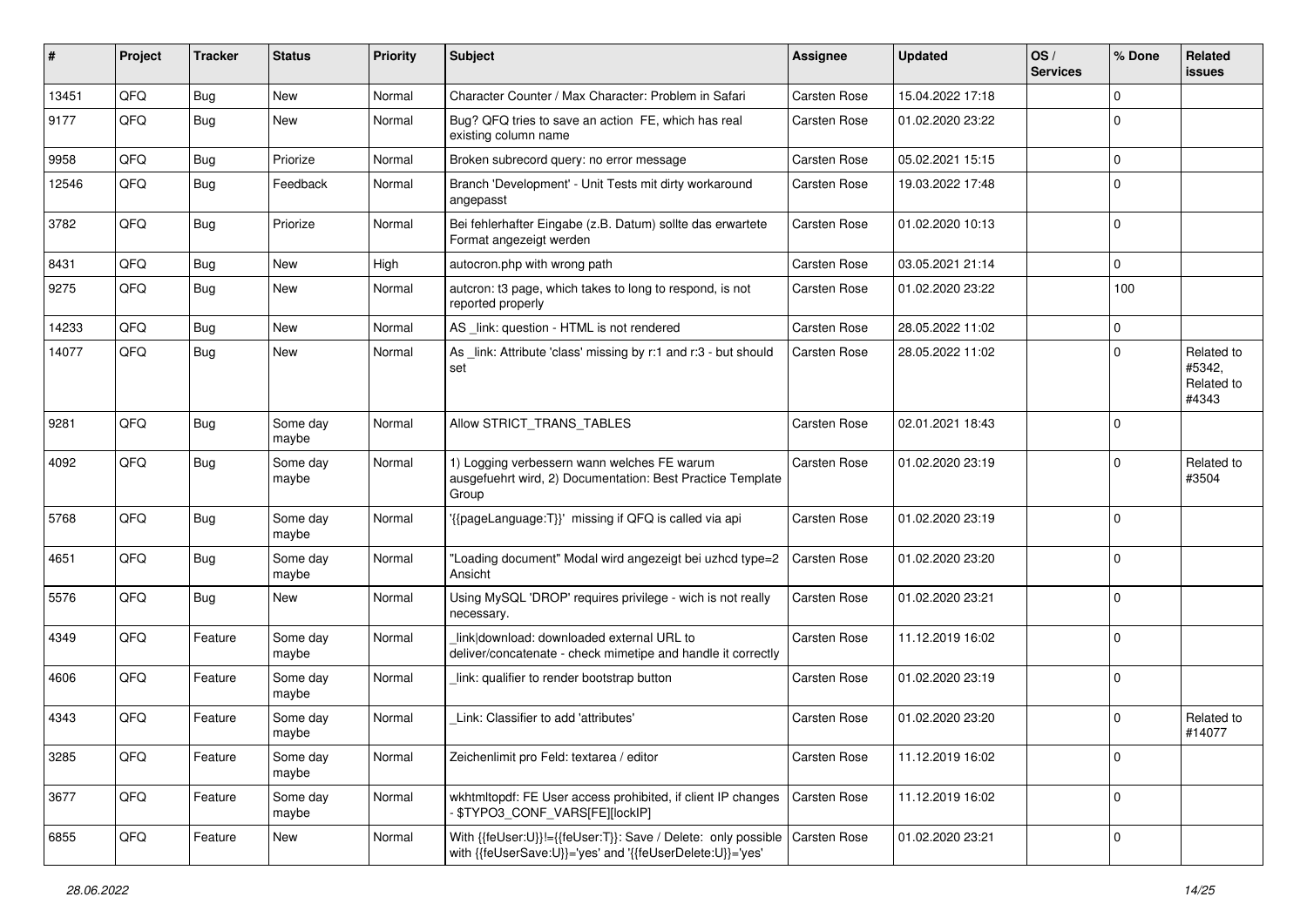| ∦     | Project | <b>Tracker</b> | <b>Status</b>     | <b>Priority</b> | Subject                                                                                                    | Assignee     | <b>Updated</b>   | OS/<br><b>Services</b> | % Done      | Related<br>issues                                                      |
|-------|---------|----------------|-------------------|-----------------|------------------------------------------------------------------------------------------------------------|--------------|------------------|------------------------|-------------|------------------------------------------------------------------------|
| 5665  | QFQ     | Feature        | Some day<br>maybe | Normal          | Versuch das '{{!' nicht mehr noetig ist.                                                                   | Carsten Rose | 01.02.2020 23:20 |                        | $\Omega$    | Related to<br>#7432,<br>Related to<br>#7434                            |
| 4652  | QFQ     | Feature        | Some day<br>maybe | Normal          | UZH CD: Weiterleitung auf benutzerdefinierte 403/404 Seite                                                 | Carsten Rose | 01.02.2020 23:20 |                        | $\mathbf 0$ |                                                                        |
| 13354 | QFQ     | Feature        | New               | Normal          | Using Websocket in QFQ                                                                                     | Carsten Rose | 10.11.2021 15:47 |                        | $\mathbf 0$ |                                                                        |
| 3332  | QFQ     | Feature        | Some day<br>maybe | Normal          | Uploads: Thumbnails, Details zum hochgeladenen File                                                        | Carsten Rose | 11.12.2019 16:02 |                        | $\mathbf 0$ | Related to<br>#3264,<br>Related to<br>#5333                            |
| 7119  | QFQ     | Feature        | <b>New</b>        | Normal          | Upload: scaleDownWidth, scaleDownHeight                                                                    | Carsten Rose | 01.02.2020 23:21 |                        | $\mathbf 0$ |                                                                        |
| 7175  | QFQ     | Feature        | <b>New</b>        | Normal          | Upload: md5 hash as filename                                                                               | Carsten Rose | 01.02.2020 23:21 |                        | $\mathbf 0$ |                                                                        |
| 7850  | QFQ     | Feature        | New               | High            | Upload records: non 'pathFileName' column                                                                  | Carsten Rose | 03.05.2021 21:14 |                        | $\mathbf 0$ |                                                                        |
| 10793 | QFQ     | Feature        | In Progress       | Normal          | <b>Update NPM Packages</b>                                                                                 | Carsten Rose | 07.09.2021 13:25 |                        | 30          |                                                                        |
| 4197  | QFQ     | Feature        | Some day<br>maybe | Normal          | Unit Test fuer JSON Stream von QuickFormQuery.php ><br>doForm()                                            | Carsten Rose | 11.12.2019 16:03 |                        | $\mathbf 0$ |                                                                        |
| 11320 | QFQ     | Feature        | Priorize          | Normal          | Typo3 Version 10 support                                                                                   | Carsten Rose | 05.05.2021 22:09 |                        | $\pmb{0}$   |                                                                        |
| 12440 | QFQ     | Feature        | In Progress       | Normal          | Typo3 V10 upgrade (durchfuehren und testen)                                                                | Carsten Rose | 21.03.2022 09:53 |                        | 50          | Related to<br>#12357,<br>Related to<br>#12067,<br>Related to<br>#10661 |
| 9221  | QFQ     | Feature        | <b>New</b>        | Normal          | typeAhead: Zeichenlimite ausschalten                                                                       | Carsten Rose | 08.05.2021 17:06 |                        | $\mathbf 0$ |                                                                        |
| 10116 | QFQ     | Feature        | Some day<br>maybe | Normal          | TypeAhead: Tag - show inside 'input' element                                                               | Carsten Rose | 16.09.2021 15:09 |                        | $\mathbf 0$ |                                                                        |
| 10115 | QFQ     | Feature        | New               | Normal          | TypeAhead: static list                                                                                     | Carsten Rose | 26.02.2020 16:42 |                        | 100         |                                                                        |
| 4018  | QFQ     | Feature        | Some day<br>maybe | Normal          | typeahead: solve problem with potential long query<br>parameter                                            | Carsten Rose | 11.12.2019 16:03 |                        | $\mathbf 0$ |                                                                        |
| 5894  | QFQ     | Feature        | Feedback          | Normal          | Typeahead in Report: show/hide rows dynamically                                                            | Carsten Rose | 18.02.2022 08:50 |                        | $\Omega$    | Related to<br>#5893.<br>Related to<br>#5885                            |
| 12400 | QFQ     | Feature        | New               | Normal          | Tutorial ist in QFQ Doku, Wird in der Suche gefunden, es<br>gibt aber kein Menupunkt - Inhalt ueberpruefen | Carsten Rose | 03.05.2021 20:45 |                        | $\mathbf 0$ |                                                                        |
| 8044  | QFQ     | Feature        | Priorize          | Normal          | Transaction: a) Form, b) Report                                                                            | Carsten Rose | 05.05.2021 22:14 |                        | $\Omega$    | Related to<br>#8043                                                    |
| 9968  | QFQ     | Feature        | Priorize          | Normal          | Tooltip in Links for Developer                                                                             | Carsten Rose | 01.02.2020 23:17 |                        | $\mathbf 0$ |                                                                        |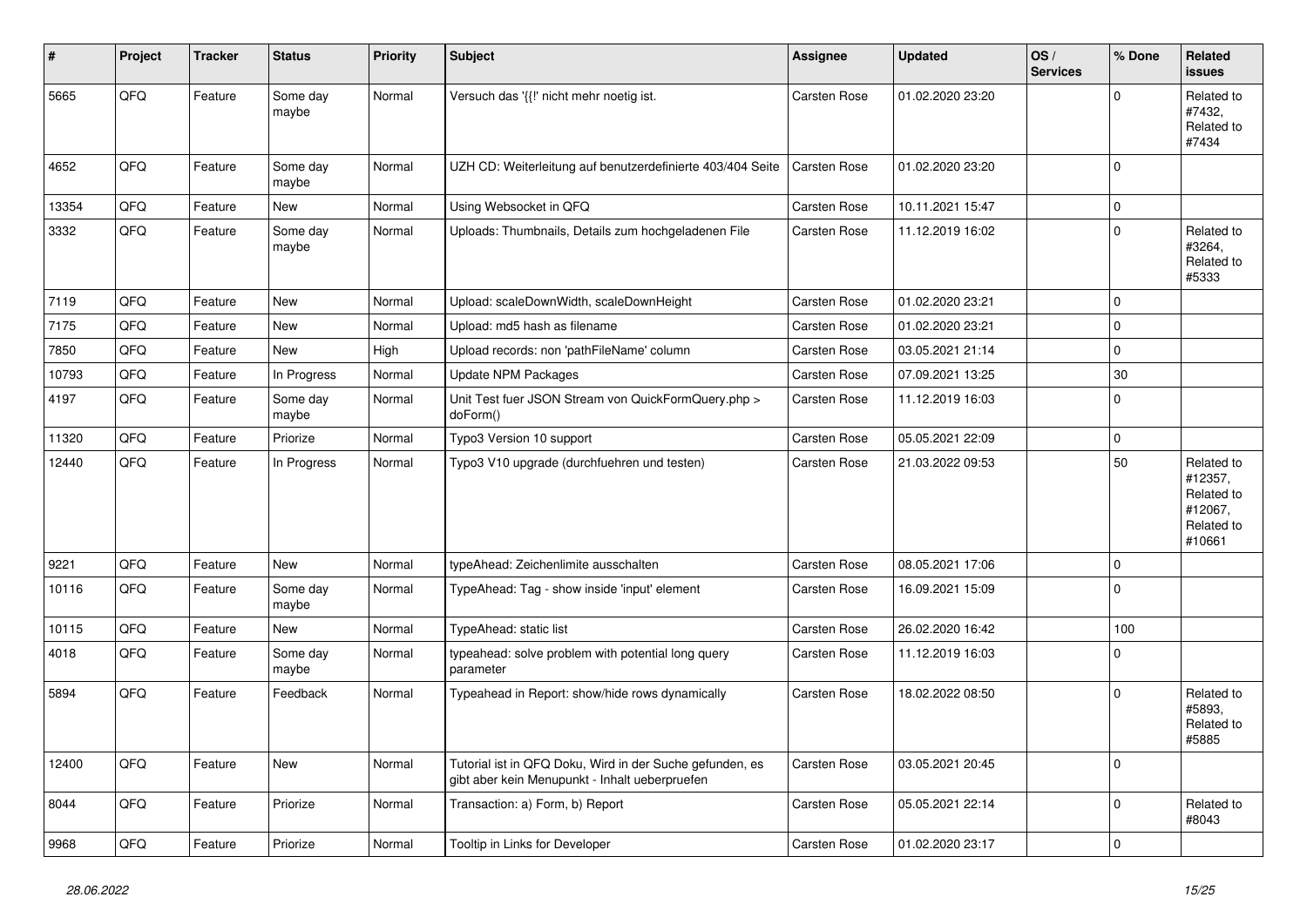| #     | Project | <b>Tracker</b> | <b>Status</b>     | <b>Priority</b> | Subject                                                                                              | <b>Assignee</b>                                        | <b>Updated</b>   | OS/<br><b>Services</b> | % Done      | Related<br>issues                             |                      |
|-------|---------|----------------|-------------------|-----------------|------------------------------------------------------------------------------------------------------|--------------------------------------------------------|------------------|------------------------|-------------|-----------------------------------------------|----------------------|
| 12664 | QFQ     | Feature        | New               | Normal          | TinyMCE: report/remove malicous HTML/JS Code                                                         | Carsten Rose                                           | 19.03.2022 17:47 |                        | $\Omega$    | Related to<br>#14320                          |                      |
| 12632 | QFQ     | Feature        | New               | Normal          | TinyMCE: Prepare CSS classes for images                                                              | Carsten Rose                                           | 04.06.2021 14:35 |                        | 100         | Blocked by<br>#12186                          |                      |
| 7239  | QFQ     | Feature        | <b>New</b>        | Normal          | TinyMCE: html tag whitelist                                                                          | Carsten Rose                                           | 01.02.2020 23:21 |                        | $\Omega$    | Related to<br>#14320                          |                      |
| 12439 | QFQ     | Feature        | In Progress       | Normal          | TinyMCE Paste from Word & Character Count/Limit                                                      | Carsten Rose                                           | 05.05.2021 22:15 |                        | 0           |                                               |                      |
| 12186 | QFQ     | Feature        | <b>New</b>        | High            | TinyMCE Config für Objekte                                                                           | Carsten Rose                                           | 07.12.2021 17:19 |                        | $\Omega$    | <b>Blocks</b><br>#12632                       |                      |
| 9704  | QFQ     | Feature        | Some day<br>maybe | Normal          | Thumbnails Generieren beim Splitten von PDF Files                                                    | Carsten Rose                                           | 11.12.2019 16:01 |                        | $\mathbf 0$ |                                               |                      |
| 4757  | QFQ     | Feature        | Some day<br>maybe | Normal          | Test subrecord: download links ok? Links ok?                                                         | Carsten Rose                                           | 01.02.2020 23:20 |                        | 0           |                                               |                      |
| 3385  | QFQ     | Feature        | Some day<br>maybe | Normal          | templateGroup: insert/update/delete non primary records                                              | Carsten Rose                                           | 11.12.2019 16:02 |                        | 0           |                                               |                      |
| 7521  | QFQ     | Feature        | New               | Normal          | TemplateGroup: fe.type=upload                                                                        | Carsten Rose                                           | 01.02.2020 23:21 |                        | $\mathbf 0$ | Related to<br>#9706                           |                      |
| 12679 | QFQ     | Feature        | New               | Normal          | tablesorter: custom column width                                                                     | Carsten Rose                                           | 16.06.2021 11:10 |                        | 0           |                                               |                      |
| 10745 | QFQ     | Feature        | Some day<br>maybe | Normal          | <b>Tablesorter Excel Export</b>                                                                      | Carsten Rose                                           | 16.09.2021 15:09 |                        | $\mathbf 0$ |                                               |                      |
| 12584 | QFQ     | Feature        | Feedback          | Normal          | T3 v10 migration script: replace alias-patterns (v11)                                                | Carsten Rose                                           | 28.05.2022 11:12 |                        | 100         |                                               |                      |
| 4258  | QFQ     | Feature        | Some day<br>maybe | High            | <b>System Defaults: Forms</b>                                                                        | Carsten Rose                                           | 03.05.2021 21:14 |                        | $\mathbf 0$ |                                               |                      |
| 3402  | QFQ     | Feature        | Some day<br>maybe | Normal          | Syntax Highlighting via CodeMirror                                                                   | Carsten Rose                                           | 11.12.2019 16:02 |                        | 100         | Related to<br>#3207                           |                      |
| 12477 | QFQ     | Feature        | New               | Normal          | Support for refactoring: Form, FormElement, diverse<br>Tabellen/Spalten, tt-content Records          | Carsten Rose                                           | 03.05.2021 20:45 |                        | $\mathbf 0$ |                                               |                      |
| 11955 | QFQ     | Feature        | <b>New</b>        | Normal          | subrecord: new title option to set <th> attributes - e.g. to<br/>customize tablesorter options.</th> | attributes - e.g. to<br>customize tablesorter options. | Carsten Rose     | 03.05.2021 20:47       |             | $\Omega$                                      | Related to<br>#11775 |
| 8187  | QFQ     | Feature        | <b>New</b>        | Normal          | Subrecord: enable/hide new button - make new/edit/delete<br>customizeable.                           | Carsten Rose                                           | 06.03.2021 18:44 |                        | $\Omega$    | Related to<br>#11326                          |                      |
| 3432  | QFQ     | Feature        | New               | Normal          | subrecord: dynamicUpdate                                                                             | Carsten Rose                                           | 11.06.2020 21:10 |                        | $\mathbf 0$ | Related to<br>#5691                           |                      |
| 11775 | QFG     | Feature        | New               | Normal          | Subrecord Tooltip pro Feld                                                                           | Carsten Rose                                           | 18.12.2020 15:22 |                        | 0           | Related to<br>#11955                          |                      |
| 12413 | QFQ     | Feature        | New               | Normal          | STORE_TYPO3: enhance for {{be_users.email:T}},<br>{{fe_users.email:T}}                               | Carsten Rose                                           | 03.05.2021 20:45 |                        | $\mathbf 0$ | Related to<br>#12412,<br>Related to<br>#10012 |                      |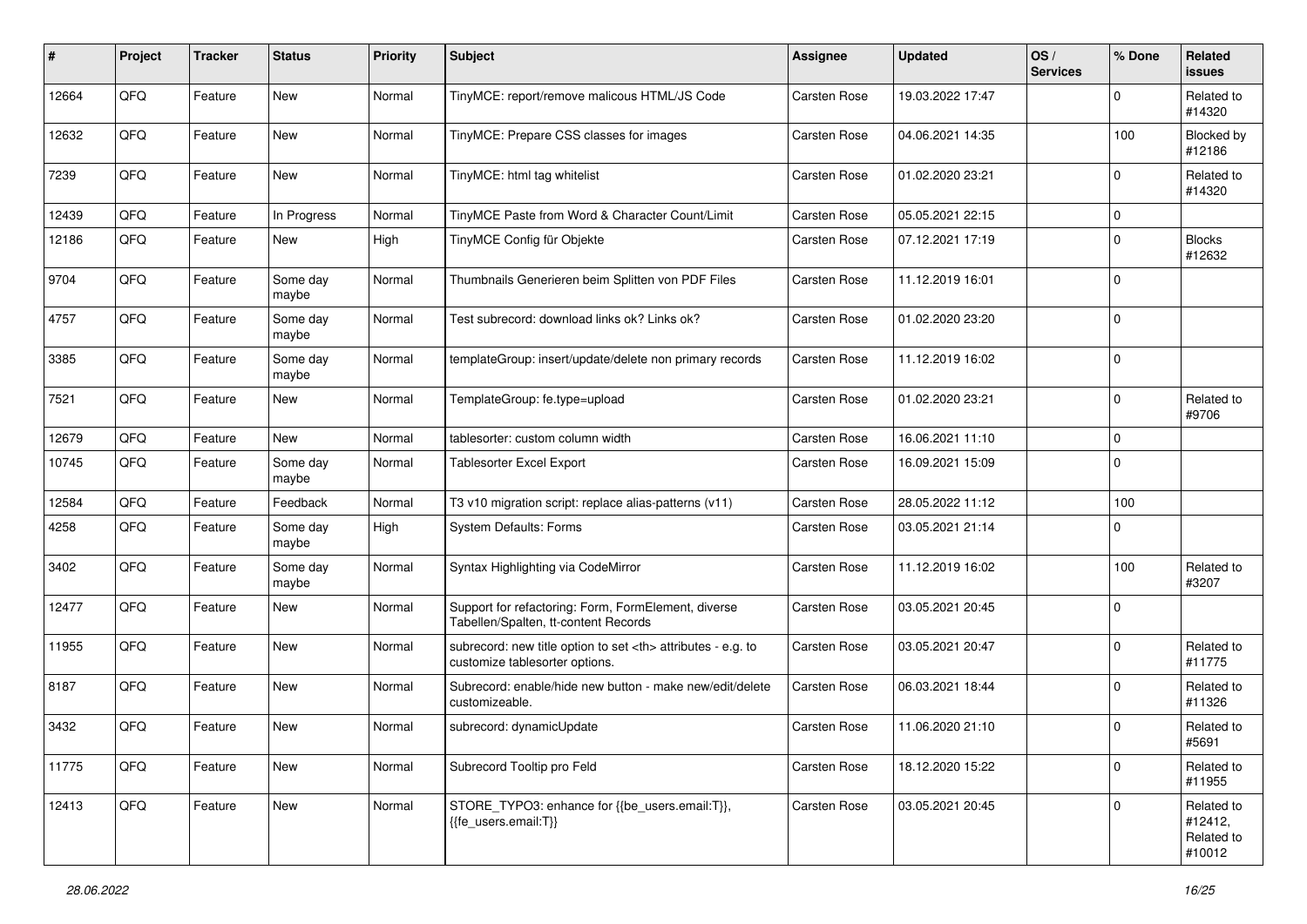| $\pmb{\#}$ | Project | <b>Tracker</b> | <b>Status</b>     | <b>Priority</b> | <b>Subject</b>                                                                                      | Assignee            | <b>Updated</b>   | OS/<br><b>Services</b> | % Done         | Related<br><b>issues</b>                      |
|------------|---------|----------------|-------------------|-----------------|-----------------------------------------------------------------------------------------------------|---------------------|------------------|------------------------|----------------|-----------------------------------------------|
| 9129       | QFQ     | Feature        | New               | Normal          | sqlValidate: Message as notification, not as error                                                  | Carsten Rose        | 01.02.2020 23:22 |                        | $\overline{0}$ | Related to<br>#9128                           |
| 4026       | QFQ     | Feature        | Some day<br>maybe | Normal          | sqlLog.sql: log number of FE.id                                                                     | Carsten Rose        | 11.12.2019 16:03 |                        | $\Omega$       | Related to<br>#5458                           |
| 3941       | QFQ     | Feature        | Some day<br>maybe | Normal          | sglAfter: es sollten mehrere moeglich sein                                                          | Carsten Rose        | 11.12.2019 16:03 |                        | $\Omega$       | Related to<br>#3942                           |
| 12504      | QFQ     | Feature        | Priorize          | Normal          | sql.log: report fe.id                                                                               | Carsten Rose        | 05.05.2021 22:09 |                        | $\mathbf 0$    |                                               |
| 4050       | QFQ     | Feature        | <b>New</b>        | Normal          | sql.log: 1) FormElement ID which causes a specific action,<br>2) Result in the same row.            | Carsten Rose        | 15.04.2020 11:35 |                        | $\Omega$       | Related to<br>#5458                           |
| 8806       | QFQ     | Feature        | <b>New</b>        | Normal          | SQL Function nl2br                                                                                  | <b>Carsten Rose</b> | 01.02.2020 23:22 |                        | $\Omega$       |                                               |
| 9928       | QFQ     | Feature        | Priorize          | Normal          | SpecialColumnName: a) Deprecated: ' AS "_+tag " ', b)<br>New: ' AS "_ <tag1><tag2>" '</tag2></tag1> | Carsten Rose        | 01.02.2020 23:17 |                        | $\Omega$       | Related to<br>#9929                           |
| 7683       | QFQ     | Feature        | New               | Normal          | Special column names in '{{ SELECT  AS _link }}' should<br>be detected                              | Carsten Rose        | 01.02.2020 23:21 |                        | $\Omega$       |                                               |
| 12532      | QFQ     | Feature        | New               | High            | SIP-Parameter bei Seitenaufruf in Browser-Console<br>anzeigen                                       | Carsten Rose        | 07.12.2021 17:19 |                        | $\mathbf 0$    | Related to<br>#11893,<br>Related to<br>#14187 |
| 9707       | QFQ     | Feature        | New               | Normal          | SIP security: encode pageld and check pageld on decode                                              | Carsten Rose        | 01.02.2020 23:22 |                        | 0              |                                               |
| 7107       | QFQ     | Feature        | Some day<br>maybe | Normal          | Showcase Registration Tool: Anmeldung / Administration :<br>Liste Anmeldungen / Emaileinaldung      | Carsten Rose        | 11.12.2019 16:01 |                        | $\Omega$       |                                               |
| 3537       | QFQ     | Feature        | Some day<br>maybe | Low             | SHOW COLUMNS FROM tableName - Extend '{{!'<br>definition                                            | Carsten Rose        | 11.12.2019 16:02 |                        | $\mathbf 0$    |                                               |
| 8963       | QFQ     | Feature        | Priorize          | Normal          | Setting values in a store: flexible way                                                             | Carsten Rose        | 05.05.2021 22:10 |                        | $\mathbf 0$    | Related to<br>#8975                           |
| 4956       | QFQ     | Feature        | Some day<br>maybe | Normal          | Sendmail: Benutzerdefinierte Headers                                                                | Carsten Rose        | 11.12.2019 16:02 |                        | 0              |                                               |
| 11080      | QFQ     | Feature        | New               | Normal          | Send MQTT messages                                                                                  | Carsten Rose        | 29.08.2020 19:49 |                        | $\mathbf 0$    |                                               |
| 7519       | QFQ     | Feature        | New               | Normal          | Select: Multi                                                                                       | Carsten Rose        | 01.02.2020 23:22 |                        | $\mathbf 0$    |                                               |
| 11076      | QFQ     | Feature        | In Progress       | Normal          | SELECT  AS _websocket                                                                               | Carsten Rose        | 30.08.2020 17:49 |                        | $\Omega$       |                                               |
| 3727       | QFQ     | Feature        | <b>New</b>        | High            | Security: Session Hijacking erschweren                                                              | Carsten Rose        | 03.05.2021 21:14 |                        | 0              |                                               |
| 5428       | QFQ     | Feature        | Some day<br>maybe | Normal          | secure thumbnail: late render on access.                                                            | Carsten Rose        | 01.02.2020 23:20 |                        | $\Omega$       |                                               |
| 9394       | QFQ     | Feature        | Priorize          | Normal          | REST: allow for non numerical ids in get requests                                                   | Carsten Rose        | 05.05.2021 22:10 |                        | $\mathbf 0$    |                                               |
| 5345       | QFQ     | Feature        | New               | Normal          | Report: UPDATE / INSERT / DELETE statements should<br>trigger subqueries, depending on the result.  | Carsten Rose        | 27.05.2020 16:11 |                        | $\mathbf 0$    |                                               |
| 9811       | QFQ     | Feature        | New               | Normal          | Report: tag every n'th row                                                                          | Carsten Rose        | 01.02.2020 23:22 |                        | 0              |                                               |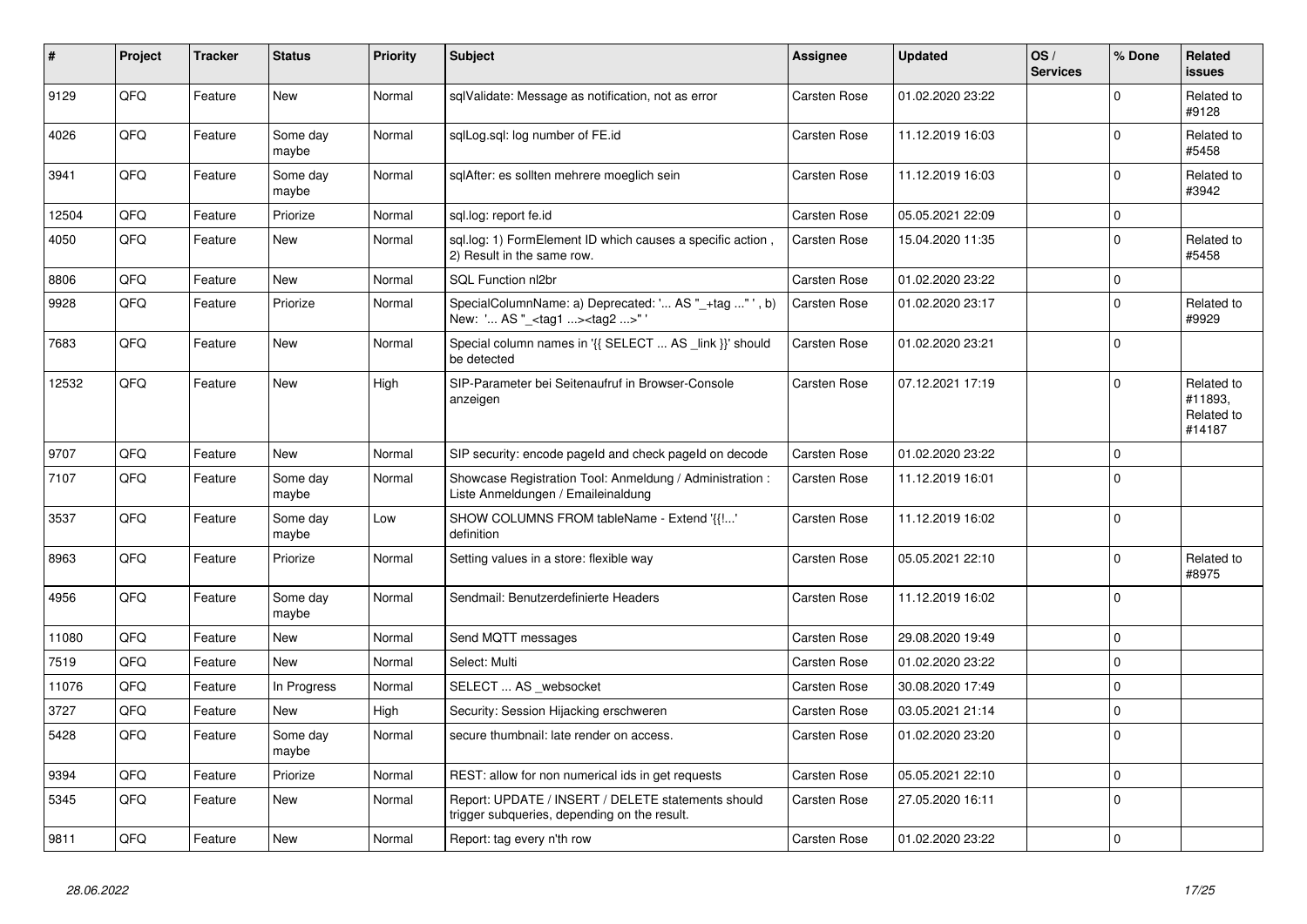| $\pmb{\#}$ | Project | <b>Tracker</b> | <b>Status</b>     | Priority | Subject                                                                                      | <b>Assignee</b> | Updated          | OS/<br><b>Services</b> | % Done      | <b>Related</b><br><b>issues</b>                                        |
|------------|---------|----------------|-------------------|----------|----------------------------------------------------------------------------------------------|-----------------|------------------|------------------------|-------------|------------------------------------------------------------------------|
| 3991       | QFQ     | Feature        | Some day<br>maybe | Normal   | report: Columnname '_skipWrap' skips 'fbeg', 'fend'                                          | Carsten Rose    | 11.12.2019 16:03 |                        | $\mathbf 0$ |                                                                        |
| 3967       | QFQ     | Feature        | Some day<br>maybe | High     | Report: Checkbox, Radio, Dropdown, Input welches ohne<br>Submit funktioniert - 'Inline-Form' | Carsten Rose    | 03.05.2021 21:14 |                        | $\Omega$    |                                                                        |
| 6723       | QFQ     | Feature        | New               | Normal   | Report QFQ Installation and Version                                                          | Carsten Rose    | 12.06.2021 09:07 |                        | $\Omega$    |                                                                        |
| 9983       | QFQ     | Feature        | New               | Normal   | Report Notation: new keyword 'range'                                                         | Carsten Rose    | 01.02.2020 15:55 |                        | $\mathbf 0$ |                                                                        |
| 8975       | QFQ     | Feature        | <b>New</b>        | Normal   | Report Notation: 2.0                                                                         | Carsten Rose    | 01.02.2020 23:22 |                        | $\mathbf 0$ | Related to<br>#8963                                                    |
| 11323      | QFQ     | Feature        | Some day<br>maybe | Normal   | Report Frontend Editor Modal + Codemirror                                                    | Carsten Rose    | 16.09.2021 15:10 |                        | $\mathbf 0$ | Related to<br>#11036                                                   |
| 10005      | QFQ     | Feature        | Priorize          | Normal   | Report / special column name:  AS _calendar                                                  | Carsten Rose    | 03.06.2020 17:28 |                        | $\mathbf 0$ |                                                                        |
| 12611      | QFQ     | Feature        | Some day<br>maybe | Normal   | Refactoring: Bootstrap with Lazy Loading                                                     | Carsten Rose    | 08.06.2022 10:37 |                        | $\mathbf 0$ | Related to<br>#12490,<br>Related to<br>#10013,<br>Related to<br>#7732  |
| 10012      | QFQ     | Feature        | Priorize          | Normal   | redirectAllMailTo: {{beEmail:T}}                                                             | Carsten Rose    | 08.05.2021 09:54 |                        | $\Omega$    | Related to<br>#12412,<br>Related to<br>#12413,<br>Related to<br>#10011 |
| 13700      | QFQ     | Feature        | New               | Normal   | Redesign gfg.io Seite                                                                        | Carsten Rose    | 19.03.2022 17:43 |                        | $\mathbf 0$ |                                                                        |
| 7099       | QFQ     | Feature        | <b>New</b>        | Normal   | Redesign FormEditor                                                                          | Carsten Rose    | 01.02.2020 23:21 |                        | $\Omega$    |                                                                        |
| 7480       | QFQ     | Feature        | New               | Normal   | Record History (Undo / Redo)                                                                 | Carsten Rose    | 11.12.2019 16:16 |                        | $\mathbf 0$ | Related to<br>#2361                                                    |
| 7280       | QFQ     | Feature        | <b>New</b>        | Normal   | recently used table                                                                          | Carsten Rose    | 01.02.2020 23:21 |                        | $\mathbf 0$ |                                                                        |
| 3867       | QFQ     | Feature        | Priorize          | Normal   | Readonly Formular: Template Groups add/delete<br>ausbeldnen                                  | Carsten Rose    | 05.05.2021 22:12 |                        | $\Omega$    |                                                                        |
| 7924       | QFQ     | Feature        | New               | Normal   | Radio/Checkbox with Tooltip                                                                  | Carsten Rose    | 01.02.2020 23:22 |                        | $\mathbf 0$ |                                                                        |
| 7520       | QFQ     | Feature        | New               | Normal   | QR Code:  AS _qr ( AS _link)                                                                 | Carsten Rose    | 01.02.2020 23:22 |                        | $\mathbf 0$ |                                                                        |
| 8586       | QFQ     | Feature        | Some day<br>maybe | Normal   | QFQ: Enhance Error message for 'record not found'                                            | Carsten Rose    | 16.09.2021 15:10 |                        | $\mathbf 0$ |                                                                        |
| 5480       | QFQ     | Feature        | Some day<br>maybe | Normal   | QFQ: Dokumentation mit Screenshots versehen                                                  | Carsten Rose    | 01.02.2020 23:20 |                        | $\mathbf 0$ | Related to<br>#9879                                                    |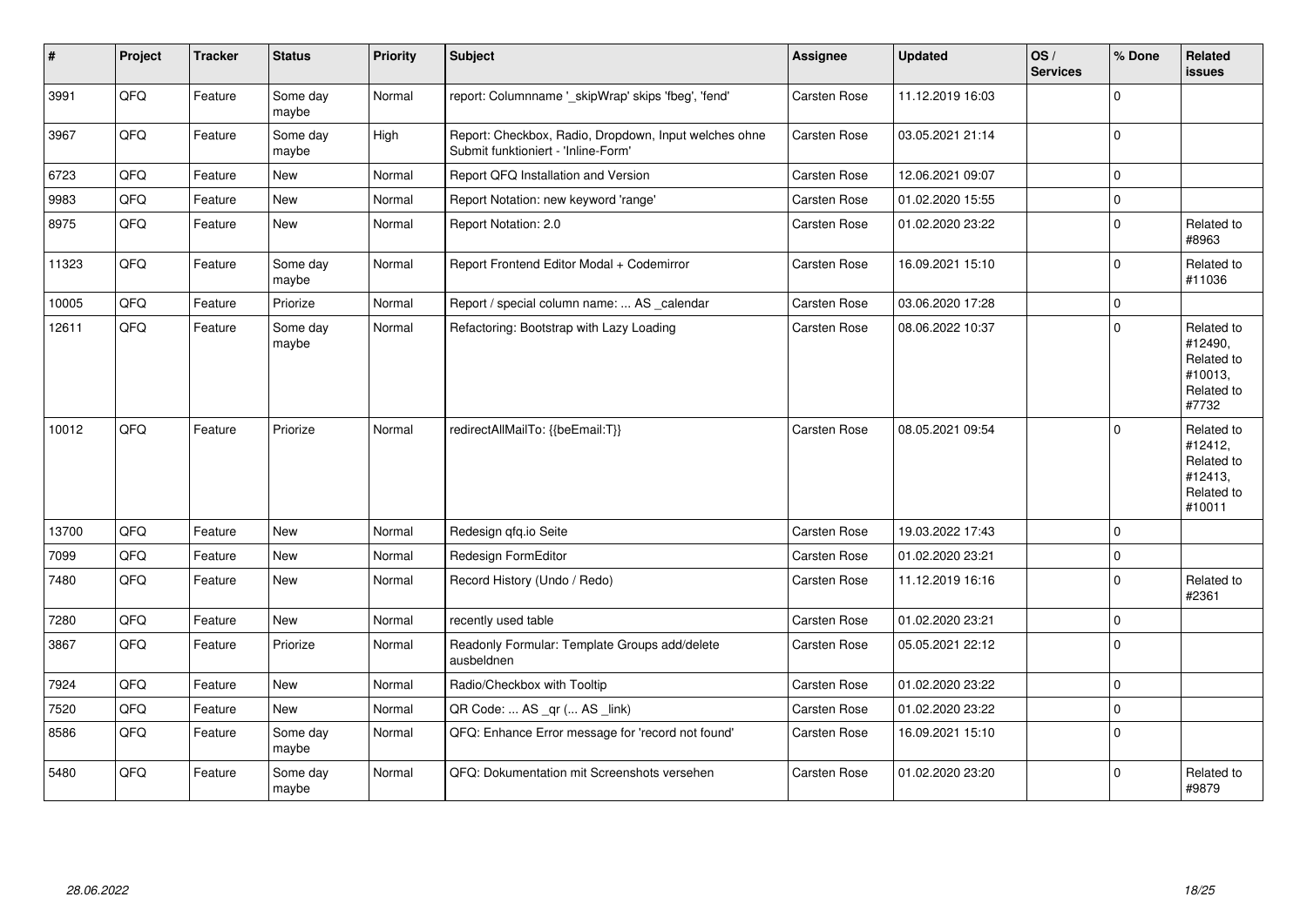| #     | Project | <b>Tracker</b> | <b>Status</b>     | <b>Priority</b> | <b>Subject</b>                                                                                                                        | Assignee            | <b>Updated</b>   | OS/<br><b>Services</b> | % Done      | Related<br><b>issues</b>                                               |
|-------|---------|----------------|-------------------|-----------------|---------------------------------------------------------------------------------------------------------------------------------------|---------------------|------------------|------------------------|-------------|------------------------------------------------------------------------|
| 14187 | QFQ     | Feature        | <b>New</b>        | High            | qfq.log: show current URL                                                                                                             | <b>Carsten Rose</b> | 28.05.2022 11:02 |                        | $\Omega$    | Related to<br>#13933.<br>Related to<br>#12532,<br>Related to<br>#11893 |
| 4839  | QFQ     | Feature        | Some day<br>maybe | Normal          | qfq-handle in <head> Abschnitt</head>                                                                                                 | <b>Carsten Rose</b> | 11.12.2019 16:02 |                        | $\Omega$    |                                                                        |
| 9927  | QFQ     | Feature        | <b>New</b>        | Normal          | QFQ Update: a) Update nur machen wenn BE User<br>eingeloggt ist., b) Bei Fehler genaue Meldung welcher<br>Updateschritt Probleme hat. | Carsten Rose        | 22.01.2020 12:59 |                        | $\Omega$    |                                                                        |
| 12465 | QFQ     | Feature        | <b>New</b>        | Normal          | QFQ Function: use in FE to fill StoreRecord                                                                                           | Carsten Rose        | 05.05.2021 21:58 |                        | $\Omega$    |                                                                        |
| 1635  | QFQ     | Feature        | Some day<br>maybe | Normal          | QFQ Extension content record: weitere Optionen<br>einblenden.                                                                         | Carsten Rose        | 11.12.2019 16:03 |                        | $\Omega$    |                                                                        |
| 11980 | QFQ     | Feature        | In Progress       | Normal          | protected verzeichnis MUSS geschützt werden                                                                                           | <b>Carsten Rose</b> | 07.09.2021 13:30 |                        | $\Omega$    |                                                                        |
| 4023  | QFQ     | Feature        | <b>New</b>        | Normal          | prepared statements - FE action: salveld, sqllnsert,<br>sqlUpdate, sqlDelete, sqlBefore, sqlAfter                                     | <b>Carsten Rose</b> | 11.12.2019 16:15 |                        | $\Omega$    |                                                                        |
| 8204  | QFQ     | Feature        | Priorize          | High            | Position 'required mark'                                                                                                              | <b>Carsten Rose</b> | 16.06.2021 13:44 |                        | $\mathbf 0$ |                                                                        |
| 10080 | QFQ     | Feature        | <b>New</b>        | Normal          | Popup on 'save' / 'close': configure dialog (answer<br>yes/no/cancle/)                                                                | Carsten Rose        | 28.03.2021 20:52 |                        | $\Omega$    | Is duplicate<br>of #12262                                              |
| 10819 | QFQ     | Feature        | <b>New</b>        | Normal          | Persistent SIP - second try                                                                                                           | Carsten Rose        | 29.06.2020 23:02 |                        | $\Omega$    | Related to<br>#6261                                                    |
| 6261  | QFQ     | Feature        | <b>New</b>        | Normal          | Persistent SIP                                                                                                                        | Carsten Rose        | 12.06.2021 09:07 |                        | $\Omega$    | Related to<br>#10819                                                   |
| 7336  | QFQ     | Feature        | Some day<br>maybe | Normal          | PDF Upload: disallow PDFs with specific Meta information                                                                              | Carsten Rose        | 11.12.2019 16:01 |                        | $\Omega$    |                                                                        |
| 5715  | QFQ     | Feature        | <b>New</b>        | High            | PDF Caching                                                                                                                           | <b>Carsten Rose</b> | 03.05.2021 21:14 |                        | $\Omega$    | Related to<br>#5851,<br>Related to<br>#6357                            |
| 8101  | QFQ     | Feature        | Some day<br>maybe | Normal          | Password hash: support further hashing methods                                                                                        | <b>Carsten Rose</b> | 16.09.2021 15:10 |                        | $\Omega$    |                                                                        |
| 7681  | QFQ     | Feature        | <b>New</b>        | Normal          | Optional switch off 'check for modified record'                                                                                       | Carsten Rose        | 01.02.2020 23:21 |                        | $\Omega$    |                                                                        |
| 10011 | QFQ     | Feature        | Priorize          | Normal          | Offer new STORE TYPO3 Variable 'beUser', 'beEmail'                                                                                    | Carsten Rose        | 08.05.2021 09:51 |                        | $\Omega$    | Related to<br>#10012,<br>Related to<br>#12511                          |
| 14090 | QFQ     | Feature        | <b>New</b>        | Normal          | Nützliche _script funktionen                                                                                                          | <b>Carsten Rose</b> | 28.05.2022 11:03 |                        | $\mathbf 0$ |                                                                        |
| 5782  | QFQ     | Feature        | New               | Normal          | NextCloud API                                                                                                                         | Carsten Rose        | 01.02.2020 10:02 |                        | $\Omega$    |                                                                        |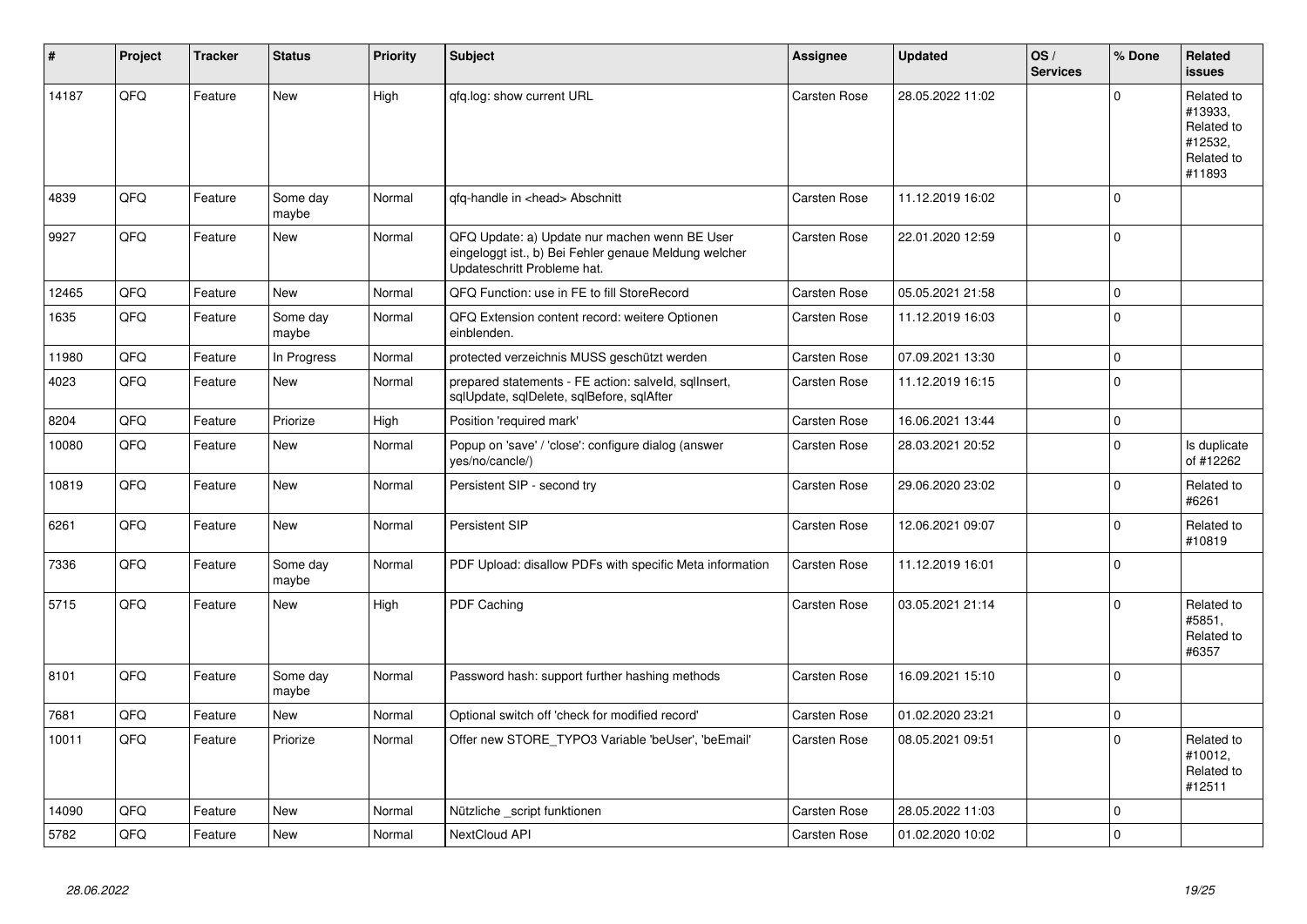| #     | Project | <b>Tracker</b> | <b>Status</b>     | <b>Priority</b> | <b>Subject</b>                                                                           | <b>Assignee</b> | <b>Updated</b>   | OS/<br><b>Services</b> | % Done      | Related<br><b>issues</b>                                             |
|-------|---------|----------------|-------------------|-----------------|------------------------------------------------------------------------------------------|-----------------|------------------|------------------------|-------------|----------------------------------------------------------------------|
| 6437  | QFQ     | Feature        | <b>New</b>        | Normal          | Neuer Mode Button bei FormElementen                                                      | Carsten Rose    | 01.02.2020 23:21 |                        | $\Omega$    | Related to<br>#9668.<br>Blocked by<br>#9678                          |
| 12023 | QFQ     | Feature        | <b>New</b>        | Normal          | MySQL Stored Precdure: QDECODESPECIALCHAR()                                              | Carsten Rose    | 16.02.2021 11:16 |                        | $\mathbf 0$ | Related to<br>#12022                                                 |
| 9579  | QFQ     | Feature        | Some day<br>maybe | Normal          | Multiform with Process Row                                                               | Carsten Rose    | 11.12.2019 16:01 |                        | $\mathbf 0$ |                                                                      |
| 5695  | QFQ     | Feature        | In Progress       | Normal          | Multiform                                                                                | Carsten Rose    | 02.01.2021 18:38 |                        | $\Omega$    |                                                                      |
| 10714 | QFQ     | Feature        | <b>New</b>        | Normal          | multi Table Form                                                                         | Carsten Rose    | 16.03.2021 18:44 |                        | $\mathbf 0$ |                                                                      |
| 11516 | QFQ     | Feature        | <b>New</b>        | Normal          | Multi Page Form (Previous/Next Buttons)                                                  | Carsten Rose    | 16.03.2021 17:52 |                        | $\mathbf 0$ |                                                                      |
| 4365  | QFQ     | Feature        | Some day<br>maybe | Normal          | Multi Language: new way of config                                                        | Carsten Rose    | 01.02.2020 23:20 |                        | $\mathbf 0$ |                                                                      |
| 13330 | QFQ     | Feature        | In Progress       | Normal          | Multi Form: Upload                                                                       | Carsten Rose    | 07.11.2021 12:40 |                        | 50          | Related to<br>#9706                                                  |
| 9706  | QFQ     | Feature        | <b>New</b>        | Normal          | Multi File Upload (hidden template group)                                                | Carsten Rose    | 01.02.2020 23:22 |                        | $\Omega$    | Related to<br>#7521,<br>Related to<br>#5562,<br>Related to<br>#13330 |
| 10015 | QFQ     | Feature        | Priorize          | Normal          | Monospace in Textarea                                                                    | Carsten Rose    | 03.02.2020 13:40 |                        | $\mathbf 0$ |                                                                      |
| 6765  | QFQ     | Feature        | <b>New</b>        | Normal          | Moeglichkeit via QFQ eigene Logs zu schreiben                                            | Carsten Rose    | 01.02.2020 23:21 |                        | $\mathbf 0$ |                                                                      |
| 11523 | QFQ     | Feature        | New               | Normal          | Mit dynamic Update erkennen, ob Upload gemacht wurde                                     | Carsten Rose    | 13.11.2020 15:07 |                        | $\mathbf 0$ | Related to<br>#9533                                                  |
| 10014 | QFQ     | Feature        | <b>New</b>        | Normal          | Manual.rst: describe behaviour and process order of<br>fillStoreVar, slaveld, sqlBefore, | Carsten Rose    | 01.02.2020 22:31 |                        | $\Omega$    |                                                                      |
| 9208  | QFQ     | Feature        | <b>New</b>        | Normal          | Manage 'recent' records                                                                  | Carsten Rose    | 01.02.2020 23:22 |                        | $\mathbf 0$ |                                                                      |
| 11747 | QFQ     | Feature        | New               | Normal          | Maintenance Page with Redirect                                                           | Carsten Rose    | 03.05.2021 20:47 |                        | $\Omega$    | Related to<br>#11741                                                 |
| 2084  | QFG     | Feature        | Some day<br>maybe | Normal          | Mailto mit encryption: Subrecord                                                         | Carsten Rose    | 11.12.2019 16:03 |                        | $\pmb{0}$   | Related to<br>#2082                                                  |
| 3504  | QFQ     | Feature        | New               | Normal          | Logging: welche Action FEs werden wann wie ausgefuehrt                                   | Carsten Rose    | 01.02.2020 23:21 |                        | $\Omega$    | Related to<br>#5458.<br>Related to<br>#4092                          |
| 5852  | QFQ     | Feature        | Some day<br>maybe | Normal          | Logging: mail.log / sql.log - im FE anzeigen und via AJAX<br>aktualisieren               | Carsten Rose    | 01.02.2020 23:19 |                        | $\mathbf 0$ | Related to<br>#5885                                                  |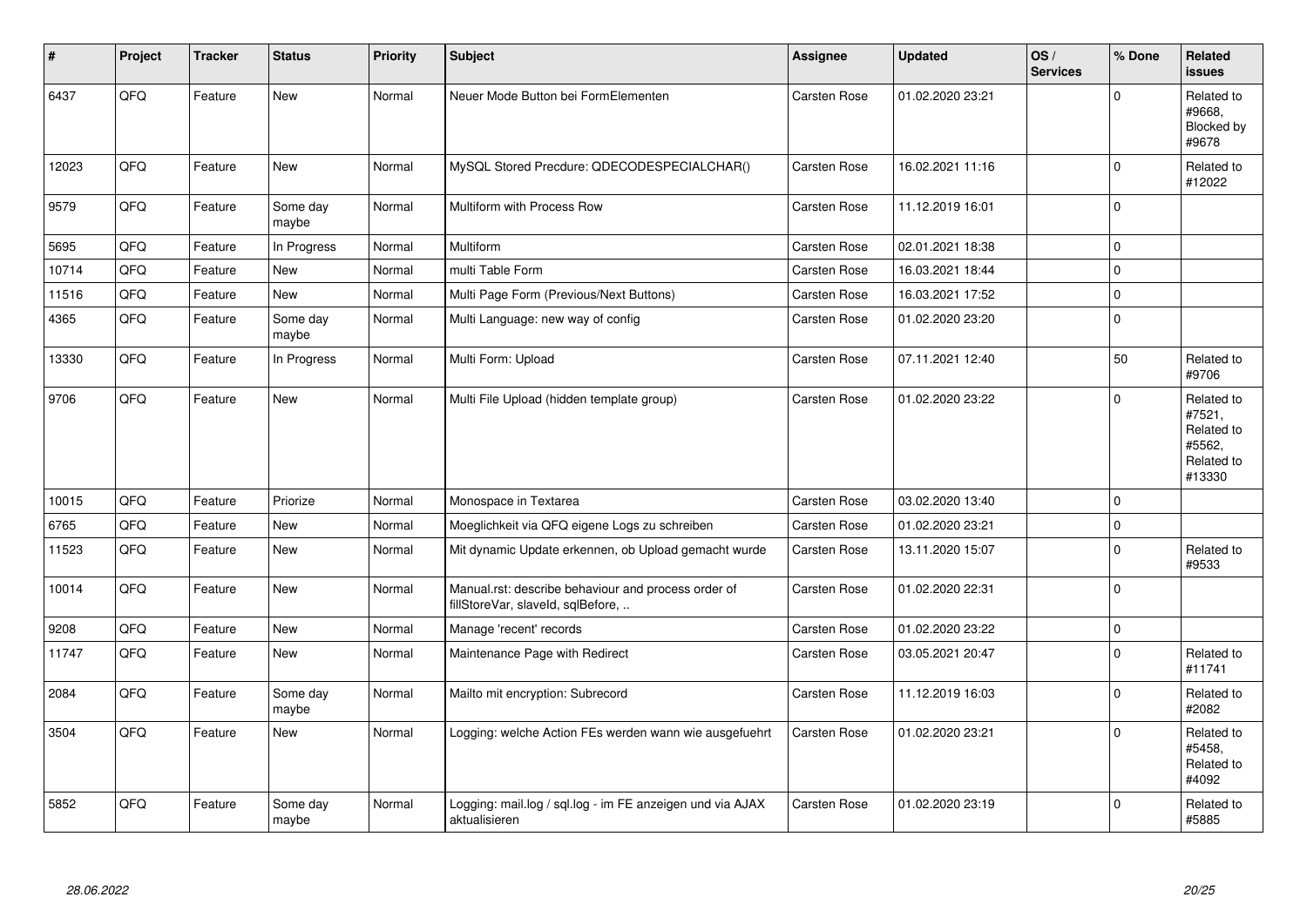| #     | Project | <b>Tracker</b> | <b>Status</b>     | <b>Priority</b> | <b>Subject</b>                                                                         | Assignee     | <b>Updated</b>   | OS/<br><b>Services</b> | % Done      | Related<br>issues                            |
|-------|---------|----------------|-------------------|-----------------|----------------------------------------------------------------------------------------|--------------|------------------|------------------------|-------------|----------------------------------------------|
| 2361  | QFQ     | Feature        | <b>New</b>        | Normal          | Logging wer/wann/wo welches Formular aufgerufen hat                                    | Carsten Rose | 11.12.2019 16:15 |                        | $\Omega$    | Related to<br>#4432,<br>Related to<br>#7480  |
| 9777  | QFQ     | Feature        | New               | Normal          | Logging QFQ Variables                                                                  | Carsten Rose | 16.12.2019 17:17 |                        | $\mathbf 0$ |                                              |
| 8702  | QFQ     | Feature        | New               | Normal          | Load Record which is locked: missing user info                                         | Carsten Rose | 11.12.2019 16:16 |                        | $\mathbf 0$ | Related to<br>#9789                          |
| 3457  | QFQ     | Feature        | Some day<br>maybe | Normal          | LDAP: concat multi values to one single entry                                          | Carsten Rose | 11.12.2019 16:02 |                        | $\Omega$    |                                              |
| 14371 | QFQ     | Feature        | Priorize          | Normal          | LDAP via REPORT                                                                        | Carsten Rose | 19.06.2022 16:37 |                        | $\mathbf 0$ |                                              |
| 10593 | QFQ     | Feature        | New               | Normal          | label2: text behind input element                                                      | Carsten Rose | 16.05.2020 10:57 |                        | $\Omega$    |                                              |
| 10443 | QFQ     | Feature        | In Progress       | Normal          | Konzept_api / _live                                                                    | Carsten Rose | 07.05.2020 09:39 |                        | $\mathbf 0$ |                                              |
| 1946  | QFQ     | Feature        | Some day<br>maybe | Normal          | Kontrolle ob der ReadOnly Modus bei den<br>Formularelementen korrekt implementiert ist | Carsten Rose | 11.12.2019 16:03 |                        | $\Omega$    |                                              |
| 4259  | QFQ     | Feature        | Some day<br>maybe | Normal          | Instant trigger a cron job                                                             | Carsten Rose | 11.12.2019 16:03 |                        | $\Omega$    |                                              |
| 7522  | QFQ     | Feature        | Priorize          | Normal          | Inserting default index.html to folder (Avoid Apache<br>Indexing)                      | Carsten Rose | 01.02.2020 10:13 |                        | $\Omega$    |                                              |
| 9517  | QFQ     | Feature        | In Progress       | High            | Input multiple tags with typeahead                                                     | Carsten Rose | 03.05.2021 21:14 |                        | 40          | Related to<br>#10150                         |
| 11036 | QFQ     | Feature        | Some day<br>maybe | Normal          | inline report editor permissions                                                       | Carsten Rose | 16.09.2021 15:09 |                        | $\Omega$    | Related to<br>#11323                         |
| 7453  | QFQ     | Feature        | Some day<br>maybe | Normal          | import / export forms QFQ                                                              | Carsten Rose | 16.09.2021 15:10 |                        | $\mathbf 0$ |                                              |
| 7660  | QFQ     | Feature        | New               | Normal          | IMAP: import mails to DB, move / delete mails                                          | Carsten Rose | 01.02.2020 09:52 |                        | $\mathbf 0$ |                                              |
| 8217  | QFQ     | Feature        | <b>New</b>        | Normal          | if-elseif-else construct                                                               | Carsten Rose | 16.03.2021 18:41 |                        | $\Omega$    | Related to<br>#10716                         |
| 12480 | QFQ     | Feature        | <b>New</b>        | Normal          | If QFQ upgrade is running, block further request                                       | Carsten Rose | 03.05.2021 20:45 |                        | $\mathbf 0$ |                                              |
| 11702 | QFQ     | Feature        | New               | Normal          | HTML Special Char makes no sense for 'allbut' if '&' is<br>forbidden                   | Carsten Rose | 07.12.2021 16:35 |                        | $\Omega$    | Related to<br>#5112,<br>Related to<br>#14320 |
| 10095 | QFQ     | Feature        | Some day<br>maybe | Normal          | Generic Gitlab Integration into QFQ                                                    | Carsten Rose | 16.09.2021 15:10 |                        | ΙO          |                                              |
| 9900  | QFQ     | Feature        | Priorize          | Normal          | Generic API Call: tt-content record >> JSON                                            | Carsten Rose | 01.02.2020 10:13 |                        | 0           |                                              |
| 6609  | QFQ     | Feature        | New               | Normal          | Formlet: JSON API erweitern                                                            | Carsten Rose | 01.02.2020 23:21 |                        | 50          |                                              |
| 6602  | QFQ     | Feature        | New               | Normal          | Formlet: in Report auf Mausklick ein mini-form oeffnen                                 | Carsten Rose | 11.12.2019 16:16 |                        | 0           |                                              |
| 8034  | QFQ     | Feature        | Priorize          | Normal          | FormElement 'data': 22.22.2222 should not be accepted                                  | Carsten Rose | 01.02.2020 10:13 |                        | $\mathbf 0$ |                                              |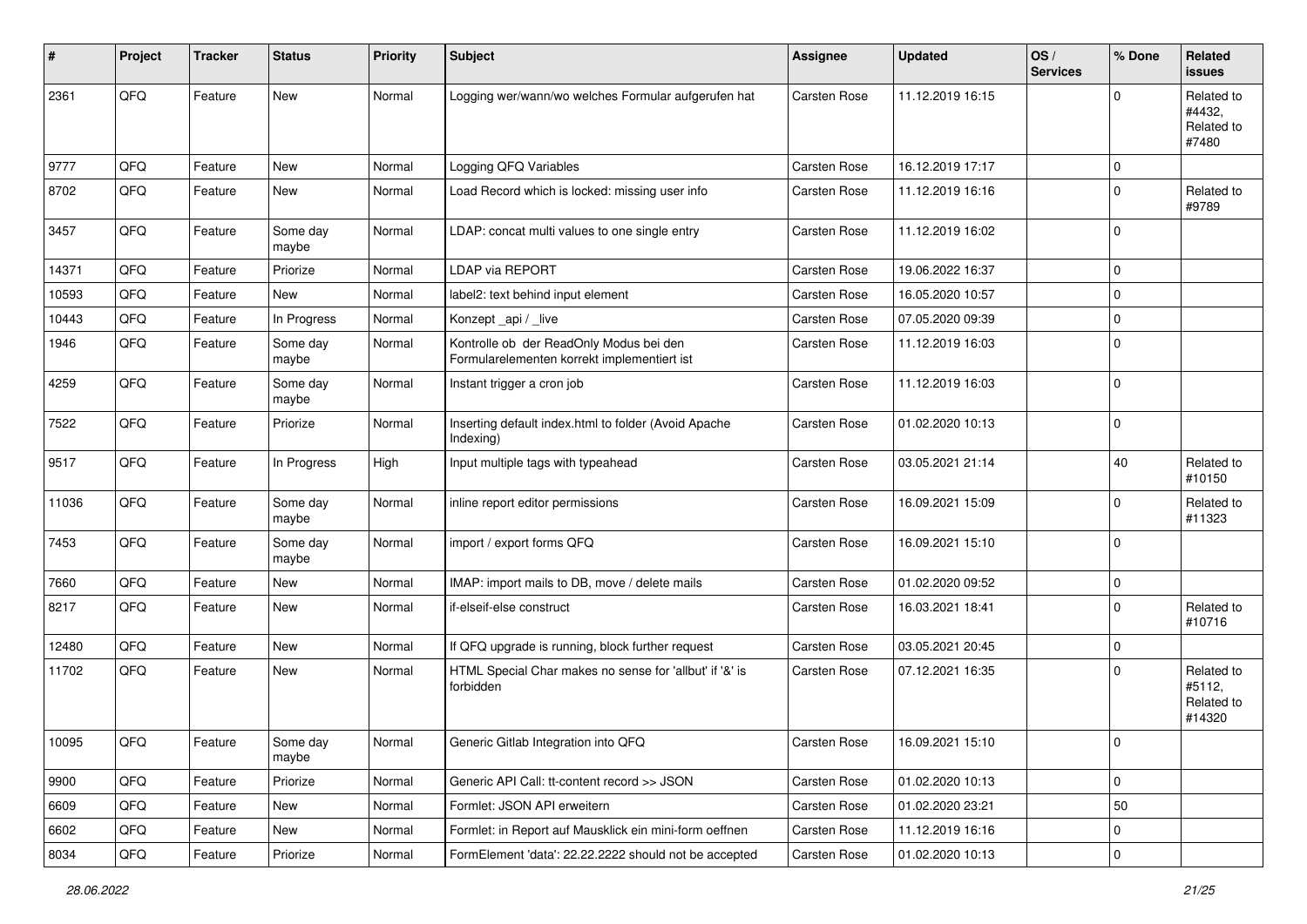| #     | Project | <b>Tracker</b> | <b>Status</b>     | <b>Priority</b> | <b>Subject</b>                                                                                                                      | Assignee            | <b>Updated</b>   | OS/<br><b>Services</b> | % Done      | Related<br>issues                                                     |
|-------|---------|----------------|-------------------|-----------------|-------------------------------------------------------------------------------------------------------------------------------------|---------------------|------------------|------------------------|-------------|-----------------------------------------------------------------------|
| 7290  | QFQ     | Feature        | Priorize          | Normal          | FormEditor: title as textarea if LEN(title)>60                                                                                      | Carsten Rose        | 01.02.2020 10:13 |                        | $\Omega$    | Blocked by<br>#7682                                                   |
| 14290 | QFQ     | Feature        | Priorize          | Normal          | FormEditor: Show Table Definition                                                                                                   | <b>Carsten Rose</b> | 19.06.2022 16:37 |                        | $\pmb{0}$   |                                                                       |
| 3350  | QFQ     | Feature        | Some day<br>maybe | Normal          | FormEditor: Hilfetext hinter 'checktype'                                                                                            | <b>Carsten Rose</b> | 11.12.2019 16:02 |                        | $\Omega$    |                                                                       |
| 9537  | QFQ     | Feature        | New               | Normal          | FormEditor: Edit fieldset in FrontEnd                                                                                               | <b>Carsten Rose</b> | 01.02.2020 23:22 |                        | $\pmb{0}$   |                                                                       |
| 3877  | QFQ     | Feature        | Some day<br>maybe | Normal          | FormEditor: die Felder die aktuell nicht gebraucht werden<br>nur auf readonly/disabled setzen (nicht ausblenden > das<br>irritiert. | <b>Carsten Rose</b> | 11.12.2019 16:03 |                        | $\Omega$    |                                                                       |
| 6998  | QFQ     | Feature        | Priorize          | Normal          | Form: with debug=on show column information as tooltip of<br>column label                                                           | <b>Carsten Rose</b> | 01.02.2020 10:13 |                        | $\Omega$    |                                                                       |
| 6289  | QFQ     | Feature        | <b>New</b>        | Normal          | Form: Log                                                                                                                           | Carsten Rose        | 01.02.2020 23:21 |                        | $\mathbf 0$ |                                                                       |
| 3708  | QFQ     | Feature        | Some day<br>maybe | Normal          | Form: input - 'specialchars', 'none'  gewisse tags<br>erlauben, andere verbieten                                                    | Carsten Rose        | 11.12.2019 16:02 |                        | $\Omega$    | Related to<br>#14320                                                  |
| 9668  | QFQ     | Feature        | Priorize          | Normal          | Form.mode: rename 'hidden' to 'hide'                                                                                                | Carsten Rose        | 05.05.2021 22:14 |                        | $\Omega$    | Related to<br>#6437                                                   |
| 5983  | QFQ     | Feature        | Some day<br>maybe | Normal          | Form Submit (save & update): normalize date/-time FE                                                                                | <b>Carsten Rose</b> | 01.02.2020 23:19 |                        | $\mathbf 0$ |                                                                       |
| 12315 | QFQ     | Feature        | Some day<br>maybe | Normal          | Form History (Diffs) / Backups                                                                                                      | <b>Carsten Rose</b> | 16.09.2021 15:10 |                        | $\mathbf 0$ |                                                                       |
| 11322 | QFQ     | Feature        | Some day<br>maybe | Normal          | Form Element JSON - (multiline parameter field)                                                                                     | Carsten Rose        | 16.09.2021 15:10 |                        | $\Omega$    |                                                                       |
| 9602  | QFQ     | Feature        | New               | Normal          | Form definition as JSON                                                                                                             | <b>Carsten Rose</b> | 01.02.2020 23:21 |                        | $\Omega$    | Related to<br>#9600                                                   |
| 8336  | QFQ     | Feature        | New               | Normal          | Form > modified > Close New: a) Optional disable popup, b)<br>custom text, c) mode on save: close stay                              | Carsten Rose        | 01.02.2020 23:22 |                        | $\mathbf 0$ | Related to<br>#8335                                                   |
| 4413  | QFQ     | Feature        | <b>New</b>        | Normal          | fieldset: show/hidden, modeSql, dynamicUpdate                                                                                       | Carsten Rose        | 09.02.2022 15:19 |                        | $\mathbf 0$ |                                                                       |
| 4872  | QFQ     | Feature        | Some day<br>maybe | Normal          | Fields of Typo3 page available in STORE_TYPO3                                                                                       | Carsten Rose        | 01.02.2020 23:19 |                        | $\mathbf 0$ |                                                                       |
| 7920  | QFQ     | Feature        | <b>New</b>        | Normal          | FE: Syntax Highlight, Zeinlenumbruch                                                                                                | Carsten Rose        | 01.02.2020 10:03 |                        | $\mathbf 0$ |                                                                       |
| 12162 | QFQ     | Feature        | New               | Normal          | FE.type=sendmail: personalized mailing (several mails) via<br>template                                                              | Carsten Rose        | 03.05.2021 20:45 |                        | $\Omega$    |                                                                       |
| 10013 | QFQ     | Feature        | Some day<br>maybe | Normal          | FE.typ=editor: CodeMirror                                                                                                           | <b>Carsten Rose</b> | 08.06.2022 10:37 |                        | $\Omega$    | Related to<br>#12611,<br>Related to<br>#12490.<br>Related to<br>#7732 |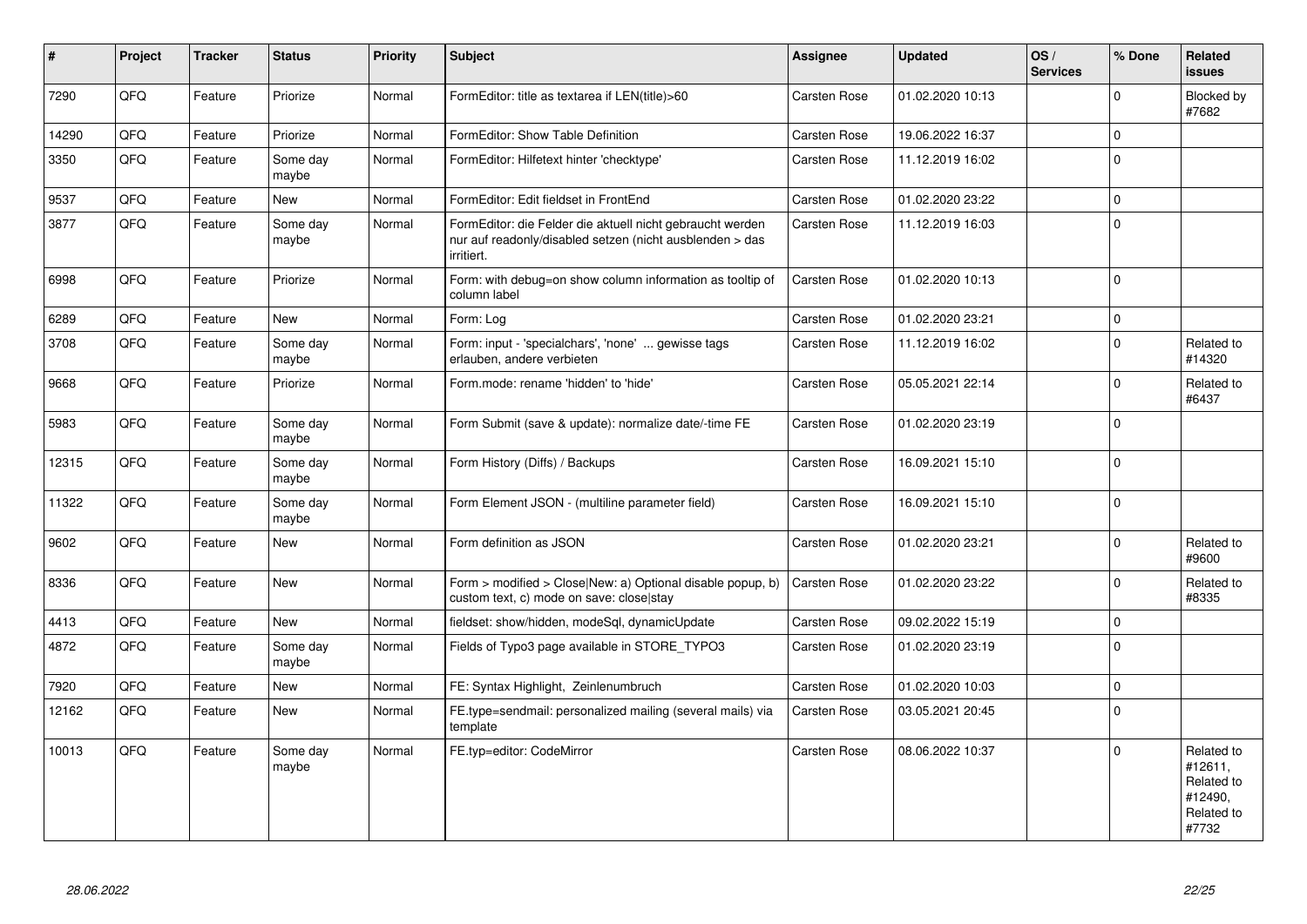| #     | Project | <b>Tracker</b> | <b>Status</b>     | <b>Priority</b> | Subject                                                                                                                 | <b>Assignee</b>     | <b>Updated</b>   | OS/<br><b>Services</b> | % Done      | Related<br>issues         |
|-------|---------|----------------|-------------------|-----------------|-------------------------------------------------------------------------------------------------------------------------|---------------------|------------------|------------------------|-------------|---------------------------|
| 8277  | QFQ     | Feature        | Priorize          | Normal          | fe.parameter.default=                                                                                                   | <b>Carsten Rose</b> | 01.02.2020 23:17 |                        | $\Omega$    | Related to<br>#8113       |
| 7812  | QFQ     | Feature        | New               | Normal          | FE 'Subrecord' - new option 'subrecordShowFilter',<br>'subrecordPaging'                                                 | Carsten Rose        | 01.02.2020 23:22 |                        | $\mathbf 0$ |                           |
| 9352  | QFQ     | Feature        | <b>New</b>        | Normal          | FE 'Native' fire slaveld, sqlAfter, sqlIns                                                                              | Carsten Rose        | 01.02.2020 23:22 |                        | $\Omega$    |                           |
| 8584  | QFQ     | Feature        | Priorize          | Normal          | FE 'Action' - never assign to Container (except Template<br>Group)                                                      | Carsten Rose        | 01.02.2020 10:13 |                        | $\Omega$    |                           |
| 8719  | QFQ     | Feature        | New               | Normal          | extraButtonLock: add support for 0/1                                                                                    | Carsten Rose        | 01.02.2020 23:22 |                        | $\Omega$    |                           |
| 11217 | QFQ     | Feature        | Some day<br>maybe | Normal          | <b>Extend Script Functionality</b>                                                                                      | Carsten Rose        | 16.09.2021 15:10 |                        | $\Omega$    |                           |
| 3900  | QFQ     | Feature        | Some day<br>maybe | Normal          | Extend documentation of 'Copy / Paste'                                                                                  | Carsten Rose        | 11.12.2019 16:03 |                        | $\Omega$    | Related to<br>#3899       |
| 6594  | QFQ     | Feature        | <b>New</b>        | Normal          | Excel: on download, check if there is a valid sip                                                                       | Carsten Rose        | 01.02.2020 23:21 |                        | $\mathbf 0$ |                           |
| 12024 | QFQ     | Feature        | New               | Normal          | Excel Export: text columns by default decode<br>htmlspeciachar()                                                        | Carsten Rose        | 17.02.2021 23:55 |                        | $\mathbf 0$ | Related to<br>#12022      |
| 10976 | QFQ     | Feature        | New               | Normal          | Excel Export Verbesserungen                                                                                             | Carsten Rose        | 06.08.2020 10:56 |                        | $\Omega$    |                           |
| 4330  | QFQ     | Feature        | Some day<br>maybe | Normal          | Error Message: report missing {{ / }} in sqlUpdate, sqlInsert,<br>sqlDelete, sqlAfter, sqlBefore in FE action elements. | <b>Carsten Rose</b> | 01.02.2020 23:20 |                        | $\Omega$    |                           |
| 9128  | QFQ     | Feature        | <b>New</b>        | Normal          | Error Message: not replaced variables- a) replace back to<br>'{{', b) underline                                         | Carsten Rose        | 01.02.2020 23:22 |                        | $\Omega$    | Related to<br>#9129       |
| 5132  | QFQ     | Feature        | Some day<br>maybe | Normal          | Error Message sendmail missing attachment: more details                                                                 | Carsten Rose        | 01.02.2020 23:19 |                        | $\mathbf 0$ |                           |
| 6250  | QFQ     | Feature        | In Progress       | Normal          | Enhance layout: a) Subrecord, b) Subrecord-Title                                                                        | Carsten Rose        | 01.02.2020 23:22 |                        | $\mathbf 0$ | Related to<br>#5391       |
| 8585  | QFQ     | Feature        | Priorize          | Normal          | Enhance Error message for 'unknown form'                                                                                | Carsten Rose        | 01.02.2020 10:13 |                        | 0           |                           |
| 5579  | QFQ     | Feature        | Some day<br>maybe | Normal          | Enhance Doc / Presentation: variable type 'link column type'                                                            | Carsten Rose        | 01.02.2020 23:19 |                        | $\mathbf 0$ |                           |
| 3864  | QFQ     | Feature        | <b>New</b>        | Normal          | Encrypt / decrypt field                                                                                                 | Carsten Rose        | 08.03.2021 18:08 |                        | 0           |                           |
| 11460 | QFQ     | Feature        | New               | Normal          | Easier creation of changelog: gitchangelog                                                                              | Carsten Rose        | 12.06.2021 10:20 |                        | 0           | Related to<br>#13467      |
| 7109  | QFQ     | Feature        | <b>New</b>        | Normal          | Dynamic Updates: row/element hide                                                                                       | Carsten Rose        | 01.02.2020 23:22 |                        | $\mathbf 0$ | Has<br>duplicate<br>#4081 |
| 4082  | QFQ     | Feature        | New               | Normal          | Dynamic Update: modeSql - useful default                                                                                | Carsten Rose        | 01.02.2020 23:22 |                        | 0           |                           |
| 11504 | QFQ     | Feature        | New               | Normal          | Dynamic Update: Button text update for 'Save',' Close' &<br>'Delete'                                                    | Carsten Rose        | 12.11.2020 23:44 |                        | 0           |                           |
| 3216  | QFG     | Feature        | Some day<br>maybe | Normal          | dynamic update für checkbox label2                                                                                      | Carsten Rose        | 11.12.2019 16:03 |                        | 0           | Related to<br>#2081       |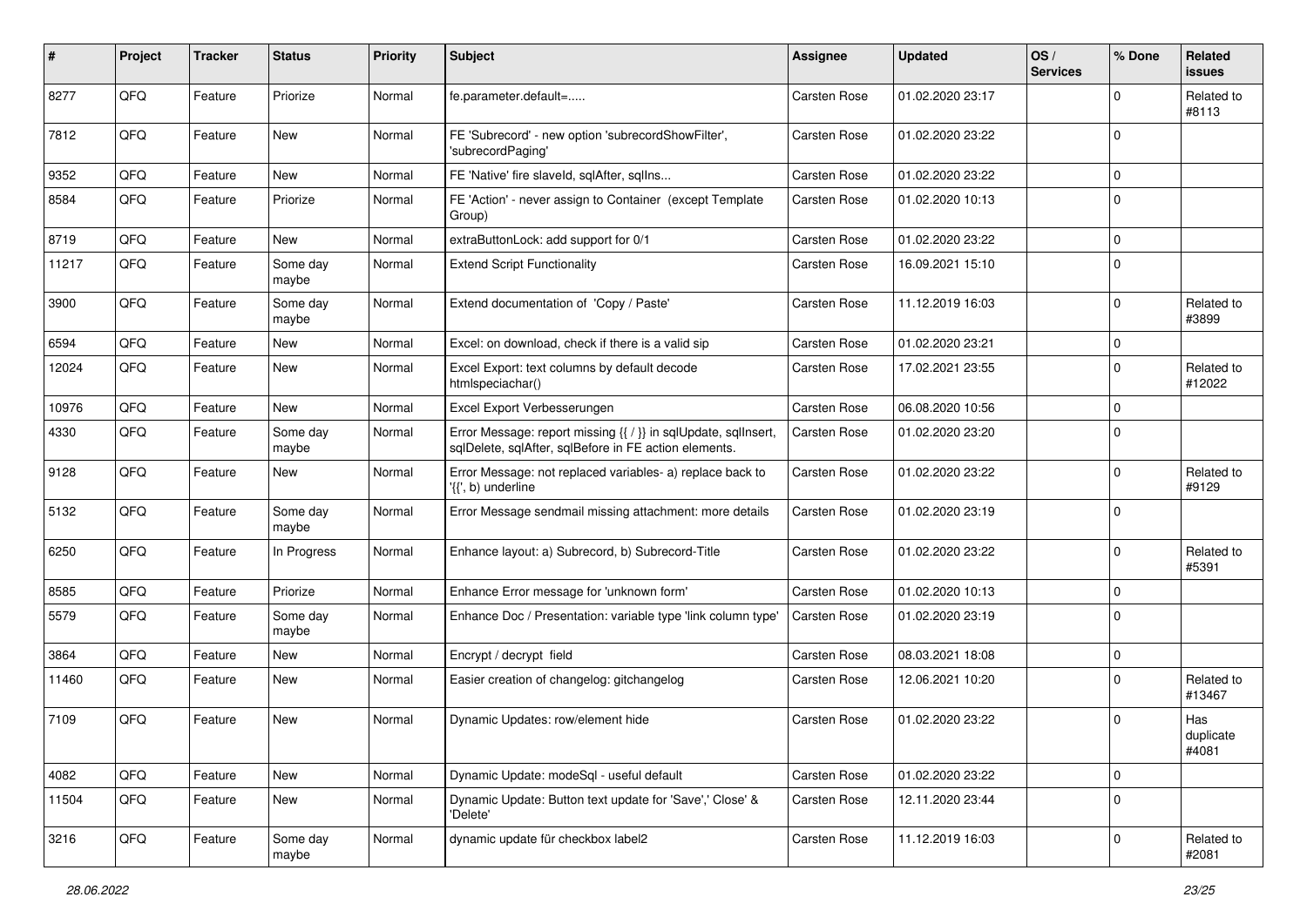| ∦     | Project | <b>Tracker</b> | <b>Status</b>              | <b>Priority</b> | <b>Subject</b>                                                                                                     | <b>Assignee</b>     | <b>Updated</b>   | OS/<br><b>Services</b> | % Done      | Related<br>issues    |
|-------|---------|----------------|----------------------------|-----------------|--------------------------------------------------------------------------------------------------------------------|---------------------|------------------|------------------------|-------------|----------------------|
| 4869  | QFQ     | Feature        | Some day<br>maybe          | Normal          | Dynamic Update (show, hide, readonly?, required?) for<br><b>Template Group Elements</b>                            | <b>Carsten Rose</b> | 01.02.2020 23:19 |                        | $\Omega$    | Related to<br>#4865  |
| 2995  | QFQ     | Feature        | Some day<br>maybe          | Normal          | Dropdown JQuery Plugin: 'chosen' - Moeglichkeit um Select<br>Listen mehr Funktion zu geben. Kein Bootstrap noetig. | <b>Carsten Rose</b> | 11.12.2019 16:03 |                        | $\mathbf 0$ |                      |
| 10119 | QFQ     | Feature        | New                        | Normal          | Dropdown (selectlist) & TypeAhead: format and catagorize<br>list                                                   | <b>Carsten Rose</b> | 07.05.2020 09:36 |                        | $\mathbf 0$ |                      |
| 12603 | QFQ     | Feature        | New                        | Normal          | Dropdown (Select), Radio, checkbox:<br>itemListAlways={{!SELECT key, value}}                                       | <b>Carsten Rose</b> | 19.03.2022 17:47 |                        | $\Omega$    |                      |
| 7217  | QFQ     | Feature        | Priorize                   | Normal          | Download: notice User if `_sip=?` is missing                                                                       | <b>Carsten Rose</b> | 01.02.2020 10:13 |                        | $\mathbf 0$ |                      |
| 6292  | QFQ     | Feature        | New                        | Normal          | Download: File speichern mit Hash aber original Filename in<br>der Datenbank vermerken fuer Downloads              | <b>Carsten Rose</b> | 01.02.2020 23:21 |                        | $\Omega$    |                      |
| 10996 | QFQ     | Feature        | New                        | Normal          | Download video via sip: no seek                                                                                    | <b>Carsten Rose</b> | 12.08.2020 14:18 |                        | 0           |                      |
| 12109 | QFQ     | Feature        | New                        | Normal          | Donwload Link: Plain, SIP, Persistent Link, Peristent SIP -<br>new notation                                        | <b>Carsten Rose</b> | 03.05.2021 20:45 |                        | $\mathbf 0$ | Related to<br>#12085 |
| 3905  | QFQ     | Feature        | Some day<br>maybe          | Normal          | Documentation: Best Practice anhand eines Online<br>Bewerbungstools                                                | <b>Carsten Rose</b> | 11.12.2019 16:03 |                        | $\Omega$    |                      |
| 8894  | QFQ     | Feature        | Some day<br>maybe          | Normal          | Documentation Tags Usable in QFQ Application                                                                       | <b>Carsten Rose</b> | 11.12.2019 16:01 |                        | $\Omega$    |                      |
| 8892  | QFQ     | Feature        | Some day<br>maybe          | Normal          | Display and Edit SQL Comments in Form Editor                                                                       | Carsten Rose        | 11.12.2019 16:01 |                        | $\Omega$    |                      |
| 3458  | QFQ     | Feature        | Some day<br>maybe          | Normal          | Display 'Edit Form Element'-Checkbox on form: should<br>depend on FE Group                                         | Carsten Rose        | 11.12.2019 16:02 |                        | $\mathbf 0$ | Related to<br>#3447  |
| 3273  | QFQ     | Feature        | Some day<br>maybe          | Low             | Dirty Flag in Form                                                                                                 | <b>Carsten Rose</b> | 11.12.2019 16:02 |                        | $\mathbf 0$ |                      |
| 12503 | QFQ     | Feature        | Priorize                   | Normal          | Detect dangerous UPDATE statement with missing WHERE                                                               | <b>Carsten Rose</b> | 05.05.2021 22:09 |                        | 0           |                      |
| 7481  | QFQ     | Feature        | New                        | Normal          | Detect 'BaseUrl' automatically                                                                                     | Carsten Rose        | 01.02.2020 23:21 |                        | $\Omega$    |                      |
| 7630  | QFQ     | Feature        | Priorize                   | Normal          | detailed error message for simple upload                                                                           | <b>Carsten Rose</b> | 01.02.2020 10:13 |                        | $\mathbf 0$ |                      |
| 13566 | QFQ     | Feature        | Ready to sync<br>(develop) | Normal          | Delete config-example.qfq.php file                                                                                 | Carsten Rose        | 23.12.2021 09:25 |                        | $\mathbf 0$ |                      |
| 9348  | QFQ     | Feature        | New                        | Normal          | defaultThumbnailSize: pre render thumbnails                                                                        | Carsten Rose        | 12.06.2021 09:05 |                        | $\mathbf 0$ |                      |
| 3331  | QFQ     | Feature        | Some day<br>maybe          | Normal          | Default Tooltip fuer _page? Links: mit Form und Record ID                                                          | <b>Carsten Rose</b> | 11.12.2019 16:02 |                        | $\mathbf 0$ |                      |
| 12337 | QFQ     | Feature        | Some day<br>maybe          | Normal          | Database.php: better caching                                                                                       | Carsten Rose        | 16.09.2021 15:10 |                        | $\mathbf 0$ |                      |
| 3990  | QFQ     | Feature        | Some day<br>maybe          | High            | custom class definition: add space automatically                                                                   | Carsten Rose        | 03.05.2021 21:14 |                        | 0           |                      |
| 9136  | QFQ     | Feature        | New                        | Normal          | Create ZIP files with dynamic PDFs                                                                                 | Carsten Rose        | 01.02.2020 23:22 |                        | 0           |                      |
| 13841 | QFQ     | Feature        | New                        | Normal          | Create PDF via iText - evaluate                                                                                    | Carsten Rose        | 19.03.2022 17:42 |                        | 0           |                      |